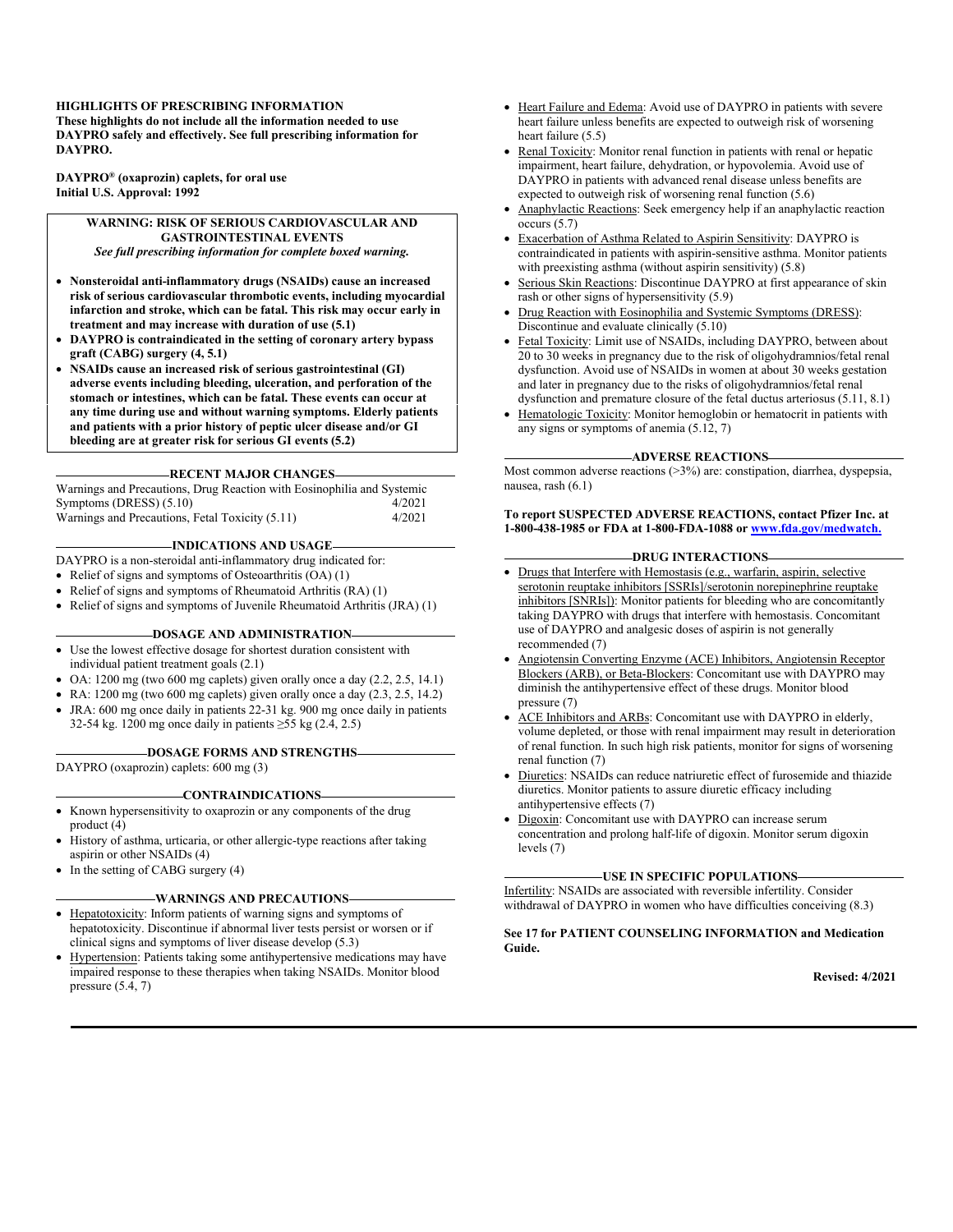#### **FULL PRESCRIBING INFORMATION: CONTENTS\***

#### **WARNING: RISK OF SERIOUS CARDIOVASCULAR AND GASTROINTESTINAL EVENTS**

**1 INDICATIONS AND USAGE**

#### **2 DOSAGE AND ADMINISTRATION**

- 2.1 General Dosing Instructions
	- 2.2 Osteoarthritis
	- 2.3 Rheumatoid Arthritis
	- 2.4 Juvenile Rheumatoid Arthritis
	- 2.5 Individualization of Dosage
- **3 DOSAGE FORMS AND STRENGTHS**

# **4 CONTRAINDICATIONS**

#### **5 WARNINGS AND PRECAUTIONS**

- 5.1 Cardiovascular Thrombotic Events
- 5.2 Gastrointestinal Bleeding, Ulceration, and Perforation
- 5.3 Hepatotoxicity
- 5.4 Hypertension
- 5.5 Heart Failure and Edema
- 5.6 Renal Toxicity and Hyperkalemia
- 5.7 Anaphylactic Reactions
- 5.8 Exacerbation of Asthma Related to Aspirin Sensitivity
- 5.9 Serious Skin Reactions
- 5.10 Drug Reaction with Eosinophilia and Systemic Symptoms (DRESS)
- 5.11 Fetal Toxicity
- 5.12 Hematologic Toxicity
- 5.13 Masking of Inflammation and Fever
- 5.14 Laboratory Monitoring
- 5.15 Photosensitivity
- **6 ADVERSE REACTIONS**
	- 6.1 Clinical Trials Experience
	- 6.2 Postmarketing Experience
- **7 DRUG INTERACTIONS**
- **8 USE IN SPECIFIC POPULATIONS**
	- 8.1 Pregnancy
	- 8.2 Lactation
	- 8.3 Females and Males of Reproductive Potential
	- 8.4 Pediatric Use
	- 8.5 Geriatric Use
- **10 OVERDOSAGE**
- **11 DESCRIPTION**
- **12 CLINICAL PHARMACOLOGY** 12.1 Mechanism of Action
- 12.3 Pharmacokinetics **13 NONCLINICAL TOXICOLOGY**
	-
- 13.1 Carcinogenesis, Mutagenesis, Impairment of Fertility **14 CLINICAL STUDIES**
- 14.1 Osteoarthritis
- 14.2 Rheumatoid Arthritis
- **16 HOW SUPPLIED/STORAGE AND HANDLING**
- **17 PATIENT COUNSELING INFORMATION**
- \* Sections or subsections omitted from the full prescribing information are not listed.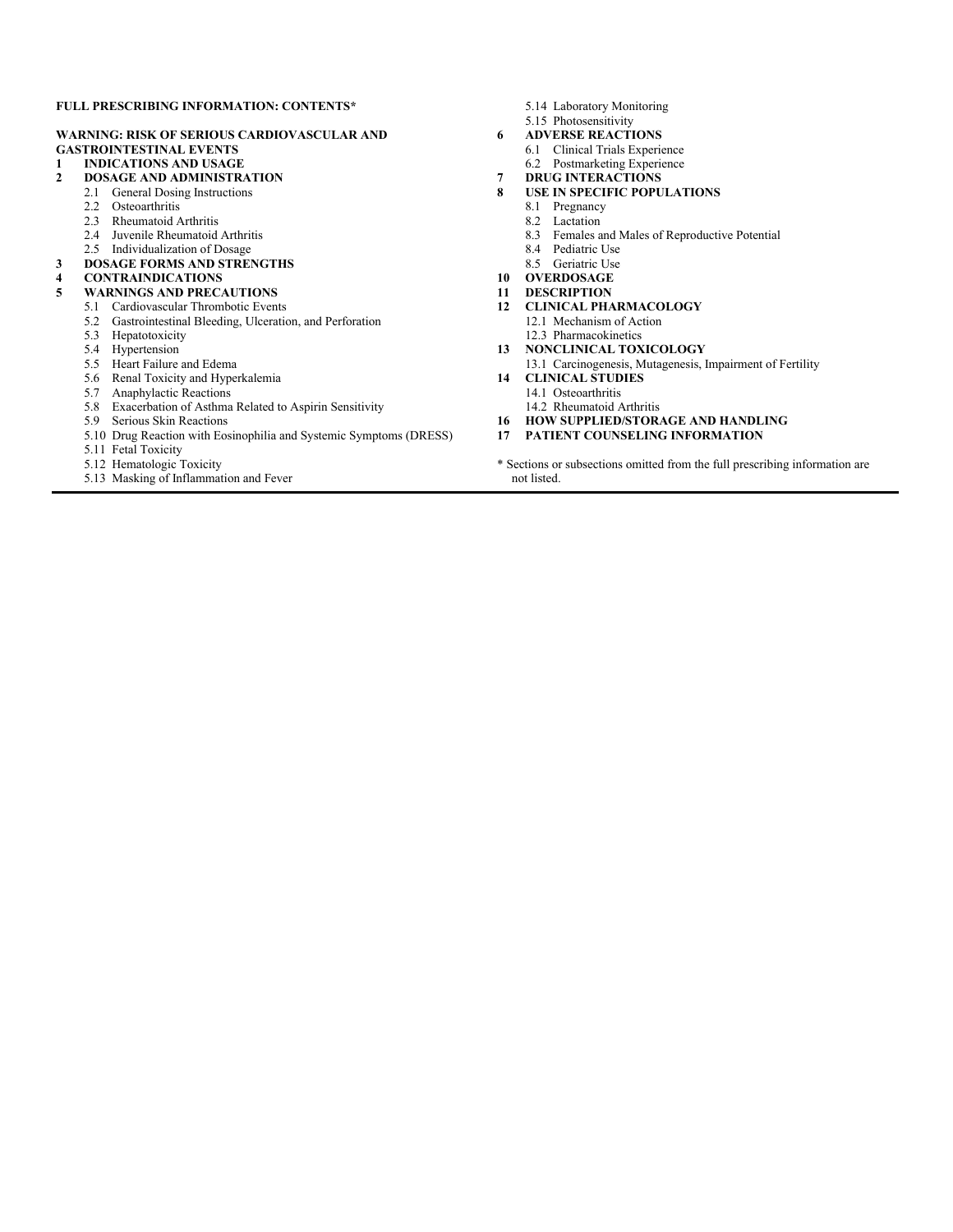# **FULL PRESCRIBING INFORMATION**

# **WARNING: RISK OF SERIOUS CARDIOVASCULAR AND GASTROINTESTINAL EVENTS**

# **Cardiovascular Thrombotic Events**

- **Nonsteroidal anti-inflammatory drugs (NSAIDs) cause an increased risk of serious cardiovascular thrombotic events, including myocardial infarction and stroke, which can be fatal. This risk may occur early in treatment and may increase with duration of use [***see Warnings and Precautions (5.1)***].**
- **DAYPRO is contraindicated in the setting of coronary artery bypass graft (CABG) surgery [***see Contraindications (4) and Warnings and Precautions (5.1)***]***.*

# **Gastrointestinal Bleeding, Ulceration, and Perforation**

• **NSAIDs cause an increased risk of serious gastrointestinal (GI) adverse events including bleeding, ulceration, and perforation of the stomach or intestines, which can be fatal. These events can occur at any time during use and without warning symptoms. Elderly patients and patients with a prior history of peptic ulcer disease and/or GI bleeding are at greater risk for serious GI events [***see Warnings and Precautions (5.2)***].**

# **1 INDICATIONS AND USAGE**

DAYPRO is indicated:

- For relief of the signs and symptoms of osteoarthritis
- For relief of the signs and symptoms of rheumatoid arthritis
- For relief of the signs and symptoms of juvenile rheumatoid arthritis

# **2 DOSAGE AND ADMINISTRATION**

# **2.1 General Dosing Instructions**

Carefully consider the potential benefits and risks of DAYPRO and other treatment options before deciding to use DAYPRO. Use the lowest effective dosage for the shortest duration consistent with individual patient treatment goals [*see Warnings and Precautions (5)*].

# **2.2 Osteoarthritis**

For OA, the dosage is 1200 mg (two 600 mg caplets) given orally once a day [*see Dosage and Administration (2.5)*].

# **2.3 Rheumatoid Arthritis**

For RA, the dosage is 1200 mg (two 600 mg caplets) given orally once a day [*see Dosage and Administration (2.5)*].

# **2.4 Juvenile Rheumatoid Arthritis**

For JRA, in patients 6 to 16 years of age, the recommended dosage given orally once per day should be based on body weight of the patient as given in Table 1 [*see Dosage and Administration (2.5)*].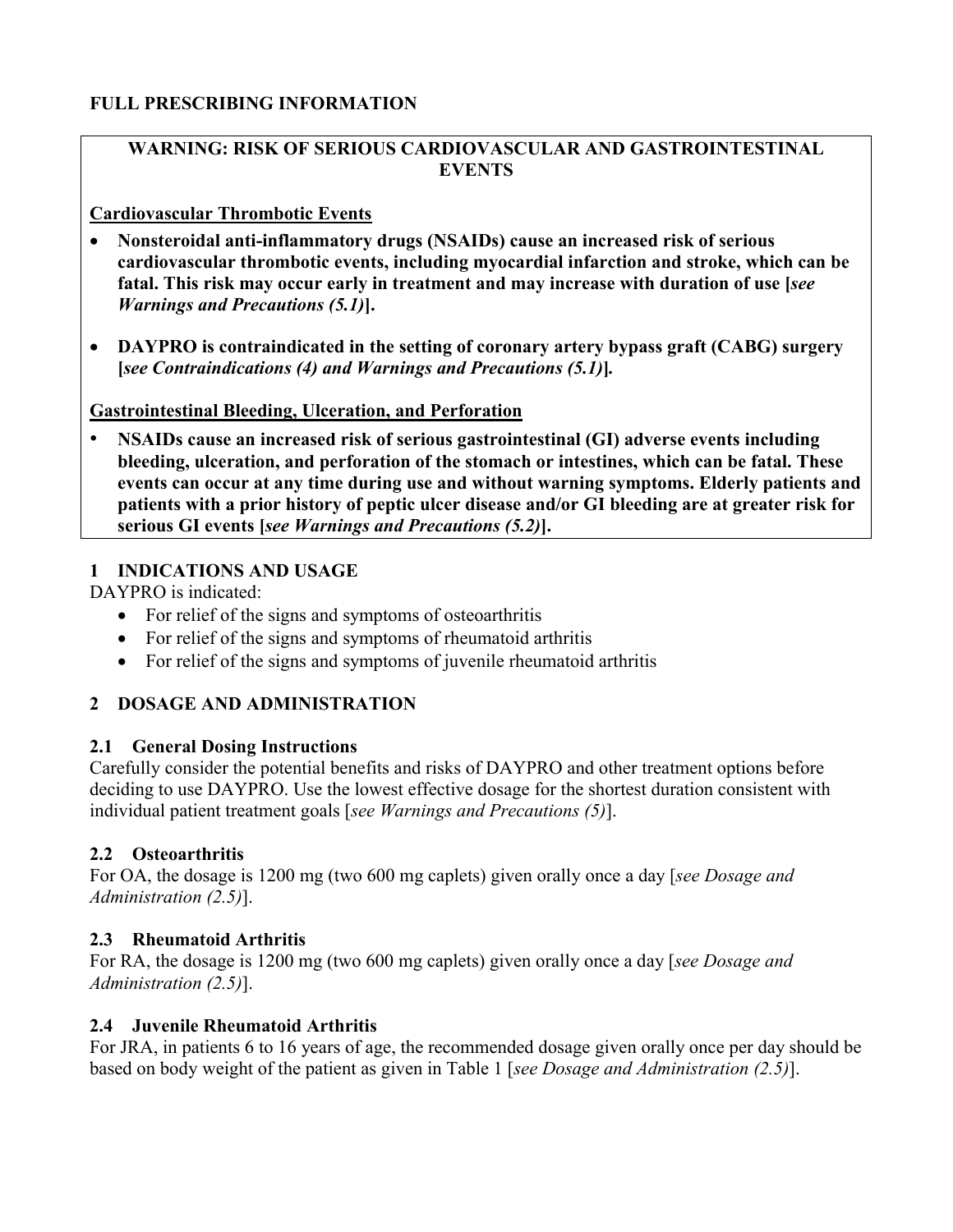| Body Weight Range (kg) | Dose $(mg)$ |
|------------------------|-------------|
| $22 - 31$              | 600         |
| $32 - 54$              | 900         |
| >55                    | 1200        |

# **Table 1. Recommended Daily Dose of DAYPRO by Body Weight in Pediatric Patients**

# **2.5 Individualization of Dosage**

After observing the response to initial therapy with DAYPRO, the dose and frequency should be adjusted to suit an individual patient's needs. In osteoarthritis and rheumatoid arthritis and juvenile rheumatoid arthritis, the dosage should be individualized to the lowest effective dose of DAYPRO to minimize adverse effects. The maximum recommended total daily dose of DAYPRO in adults is 1800 mg (26 mg/kg, whichever is *lower*) in divided doses. In children, doses greater than 1200 mg have not been studied.

Patients with low body weight should initiate therapy with 600 mg once daily. Patients with severe renal impairment or on dialysis should also initiate therapy with 600 mg once daily. If there is insufficient relief of symptoms in such patients, the dose may be cautiously increased to 1200 mg, but only with close monitoring [*see Clinical Pharmacology (12.3)*].

In adults, in cases where a quick onset of action is important, the pharmacokinetics of oxaprozin allows therapy to be started with a one-time loading dose of  $1200$  mg to  $1800$  mg (not to exceed  $26$  mg/kg). Doses larger than 1200 mg/day on a chronic basis should be reserved for patients who weigh more than 50 kg, have normal renal and hepatic function, are at low risk of peptic ulcer, and whose severity of disease justifies maximal therapy. Physicians should ensure that patients are tolerating doses in the 600 mg to 1200 mg/day range without gastroenterologic, renal, hepatic, or dermatologic adverse effects before advancing to the larger doses. Most patients will tolerate once-a-day dosing with DAYPRO, although divided doses may be tried in patients unable to tolerate single doses.

# **3 DOSAGE FORMS AND STRENGTHS**

DAYPRO (oxaprozin) caplets: 600 mg caplets, white, capsule-shaped, scored, film-coated, with DAYPRO debossed on one side and 1381 on the other side.

# **4 CONTRAINDICATIONS**

DAYPRO is contraindicated in the following patients:

- Known hypersensitivity (e.g., anaphylactic reactions and serious skin reactions) to oxaprozin or any components of the drug product [*see Warnings and Precautions (5.7, 5.9)*]
- History of asthma, urticaria, or other allergic-type reactions after taking aspirin or other NSAIDs. Severe, sometimes fatal, anaphylactic reactions to NSAIDs have been reported in such patients [*see Warnings and Precautions (5.7, 5.8)*]
- In the setting of CABG surgery [*see Warnings and Precautions (5.1)*]

# **5 WARNINGS AND PRECAUTIONS**

# **5.1 Cardiovascular Thrombotic Events**

Clinical trials of several cyclooxygenase-2 (COX-2) selective and nonselective NSAIDs of up to three years duration have shown an increased risk of serious cardiovascular (CV) thrombotic events, including myocardial infarction (MI) and stroke, which can be fatal. Based on available data, it is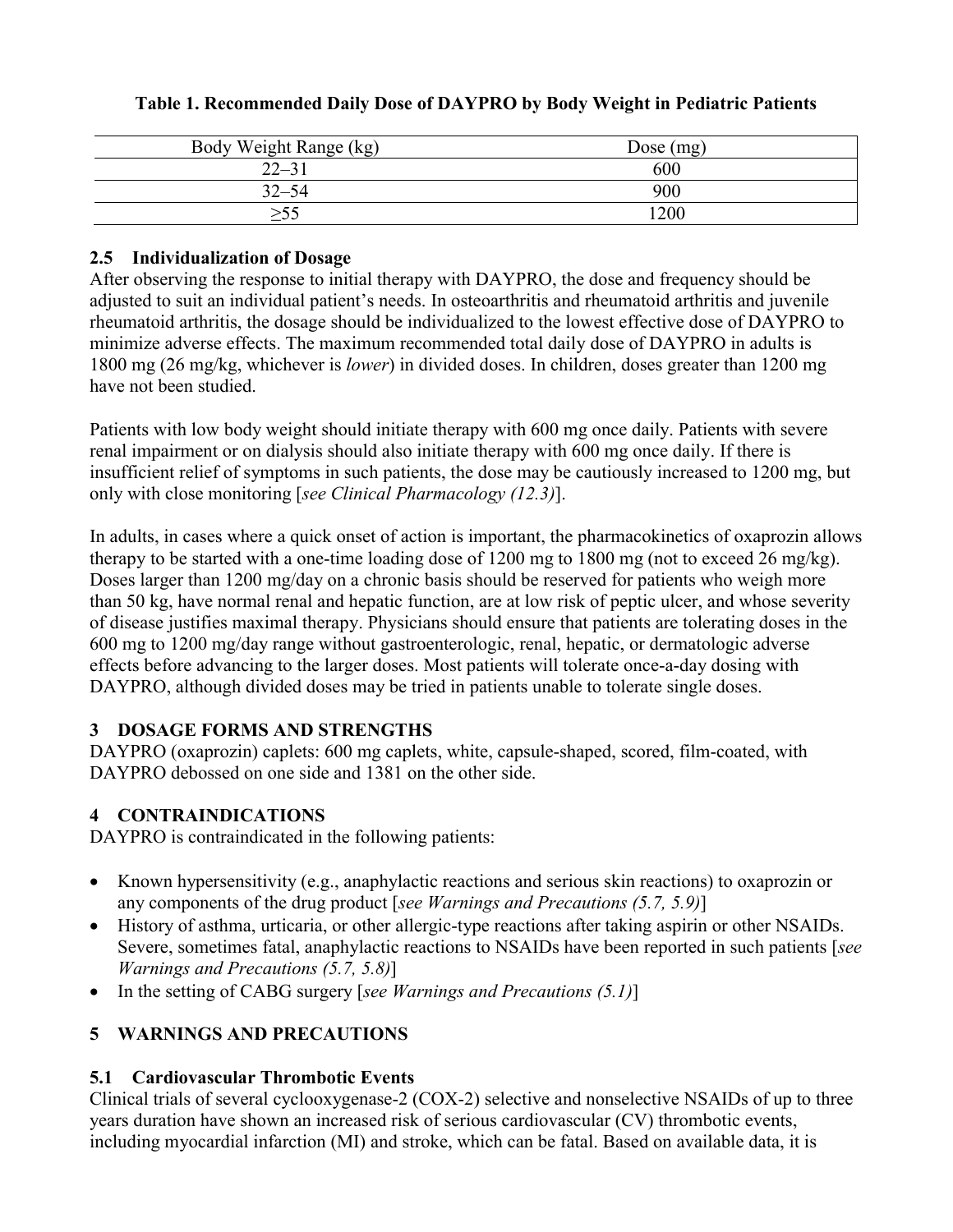unclear that the risk for CV thrombotic events is similar for all NSAIDs. The relative increase in serious CV thrombotic events over baseline conferred by NSAID use appears to be similar in those with and without known CV disease or risk factors for CV disease. However, patients with known CV disease or risk factors had a higher absolute incidence of excess serious CV thrombotic events, due to their increased baseline rate. Some observational studies found that this increased risk of serious CV thrombotic events began as early as the first weeks of treatment. The increase in CV thrombotic risk has been observed most consistently at higher doses.

To minimize the potential risk for an adverse CV event in NSAID-treated patients, use the lowest effective dose for the shortest duration possible. Physicians and patients should remain alert for the development of such events, throughout the entire treatment course, even in the absence of previous CV symptoms. Patients should be informed about the symptoms of serious CV events and the steps to take if they occur.

There is no consistent evidence that concurrent use of aspirin mitigates the increased risk of serious CV thrombotic events associated with NSAID use. The concurrent use of aspirin and an NSAID, such as oxaprozin, increases the risk of serious gastrointestinal (GI) events [*see Warnings and Precautions (5.2)*].

#### Status Post Coronary Artery Bypass Graft (CABG) Surgery

Two large, controlled clinical trials of a COX-2 selective NSAID for the treatment of pain in the first 10 to 14 days following CABG surgery found an increased incidence of myocardial infarction and stroke. NSAIDs are contraindicated in the setting of CABG [*see Contraindications (4)*].

#### Post-MI Patients

Observational studies conducted in the Danish National Registry have demonstrated that patients treated with NSAIDs in the post-MI period were at increased risk of reinfarction, CV-related death, and all-cause mortality beginning in the first week of treatment. In this same cohort, the incidence of death in the first year post-MI was 20 per 100 person years in NSAID-treated patients compared to 12 per 100 person years in non-NSAID exposed patients. Although the absolute rate of death declined somewhat after the first year post-MI, the increased relative risk of death in NSAID users persisted over at least the next four years of follow-up.

Avoid the use of DAYPRO in patients with a recent MI unless the benefits are expected to outweigh the risk of recurrent CV thrombotic events. If DAYPRO is used in patients with a recent MI, monitor patients for signs of cardiac ischemia.

# **5.2 Gastrointestinal Bleeding, Ulceration, and Perforation**

NSAIDs, including DAYPRO, cause serious gastrointestinal (GI) adverse events including inflammation, bleeding, ulceration, and perforation of the esophagus, stomach, small intestine, or large intestine, which can be fatal. These serious adverse events can occur at any time, with or without warning symptoms, in patients treated with NSAIDs. Only one in five patients, who develop a serious upper GI adverse event on NSAID therapy, is symptomatic. Upper GI ulcers, gross bleeding, or perforation caused by NSAIDs occurred in approximately 1% of patients treated for 3 to 6 months, and in about 2% to 4% of patients treated for one year. However, even short-term NSAID therapy is not without risk.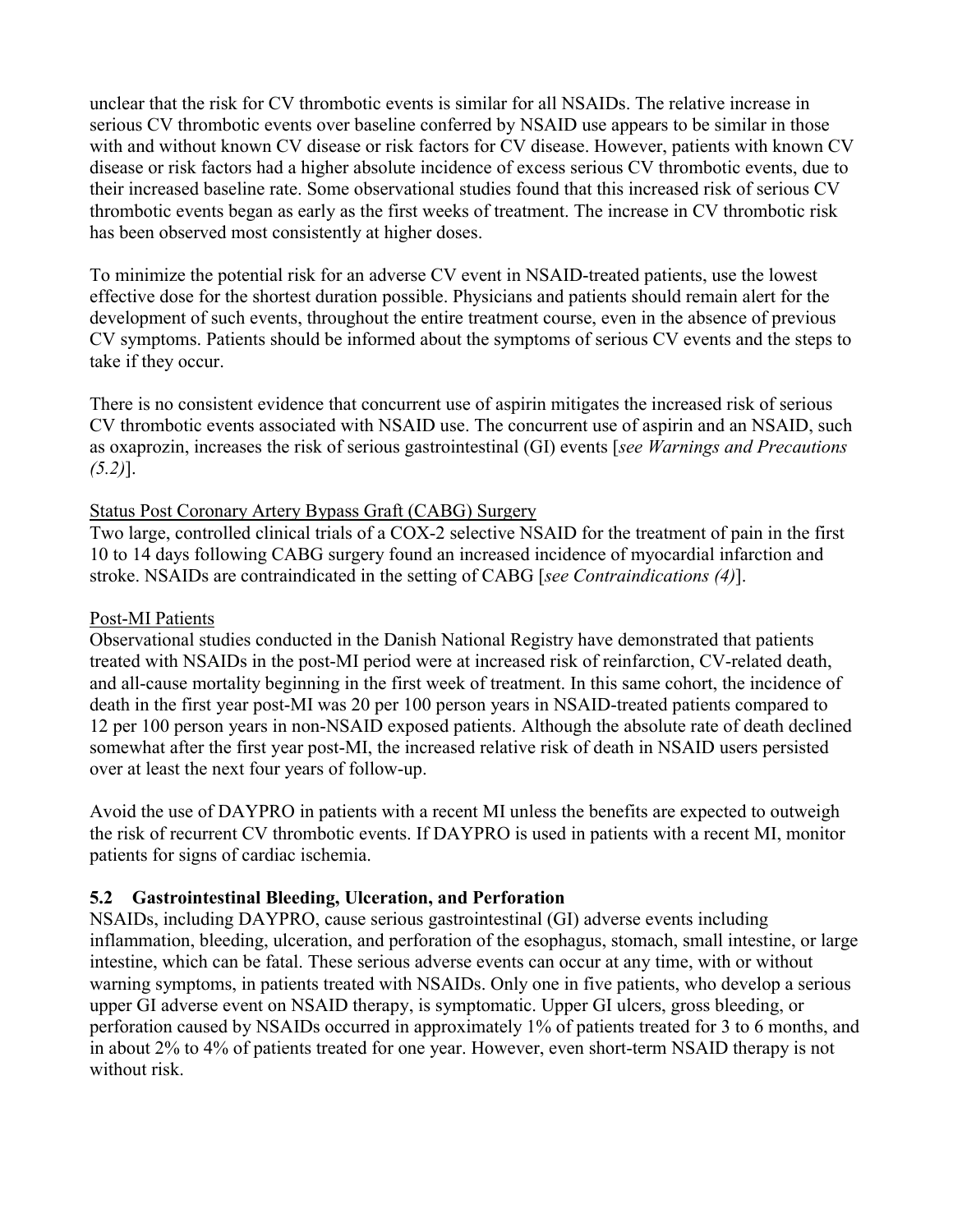# Risk Factors for GI Bleeding, Ulceration, and Perforation

Patients with a prior history of peptic ulcer disease and/or GI bleeding who used NSAIDs had a greater than 10-times increased risk for developing a GI bleed compared to patients without these risk factors. Other factors that increase the risk of GI bleeding in patients treated with NSAIDs include longer duration of NSAID therapy; concomitant use of oral corticosteroids, antiplatelet drugs (such as aspirin), anticoagulants, or selective serotonin reuptake inhibitors (SSRIs); smoking; use of alcohol; older age; and poor general health status. Most postmarketing reports of fatal GI events occurred in elderly or debilitated patients. Additionally, patients with advanced liver disease and/or coagulopathy are at increased risk for GI bleeding.

# Strategies to Minimize the GI Risks in NSAID-treated patients:

- Use the lowest effective dosage for the shortest possible duration.
- Avoid administration of more than one NSAID at a time.
- Avoid use in patients at higher risk unless benefits are expected to outweigh the increased risk of bleeding. For such patients, as well as those with active GI bleeding, consider alternate therapies other than NSAIDs.
- Remain alert for signs and symptoms of GI ulceration and bleeding during NSAID therapy.
- If a serious GI adverse event is suspected, promptly initiate evaluation and treatment, and discontinue DAYPRO until a serious GI adverse event is ruled out.
- In the setting of concomitant use of low-dose aspirin for cardiac prophylaxis, monitor patients more closely for evidence of GI bleeding [*see Drug Interactions (7)*].

# **5.3 Hepatotoxicity**

Elevations of alanine aminotransferase (ALT) or aspartate aminotransferase (AST) (three or more times the upper limit of normal [ULN]) have been reported in approximately 1% of NSAID-treated patients in clinical trials. In addition, rare, sometimes fatal, cases of severe hepatic injury, including fulminant hepatitis, liver necrosis, and hepatic failure have been reported.

Elevations of ALT or AST (less than three times ULN) may occur in up to 15% of patients treated with NSAIDs including oxaprozin.

Inform patients of the warning signs and symptoms of hepatotoxicity (e.g., nausea, fatigue, lethargy, diarrhea, pruritus, jaundice, right upper quadrant tenderness, and "flu-like" symptoms). If clinical signs and symptoms consistent with liver disease develop, or if systemic manifestations occur (e.g., eosinophilia, rash), discontinue DAYPRO immediately, and perform a clinical evaluation of the patient.

# **5.4 Hypertension**

NSAIDs, including DAYPRO, can lead to new onset of hypertension or worsening of preexisting hypertension, either of which may contribute to the increased incidence of CV events. Patients taking angiotensin converting enzyme (ACE) inhibitors, thiazide diuretics, or loop diuretics may have impaired response to these therapies when taking NSAIDs [*see Drug Interactions (7)*].

Monitor blood pressure (BP) during the initiation of NSAID treatment and throughout the course of therapy.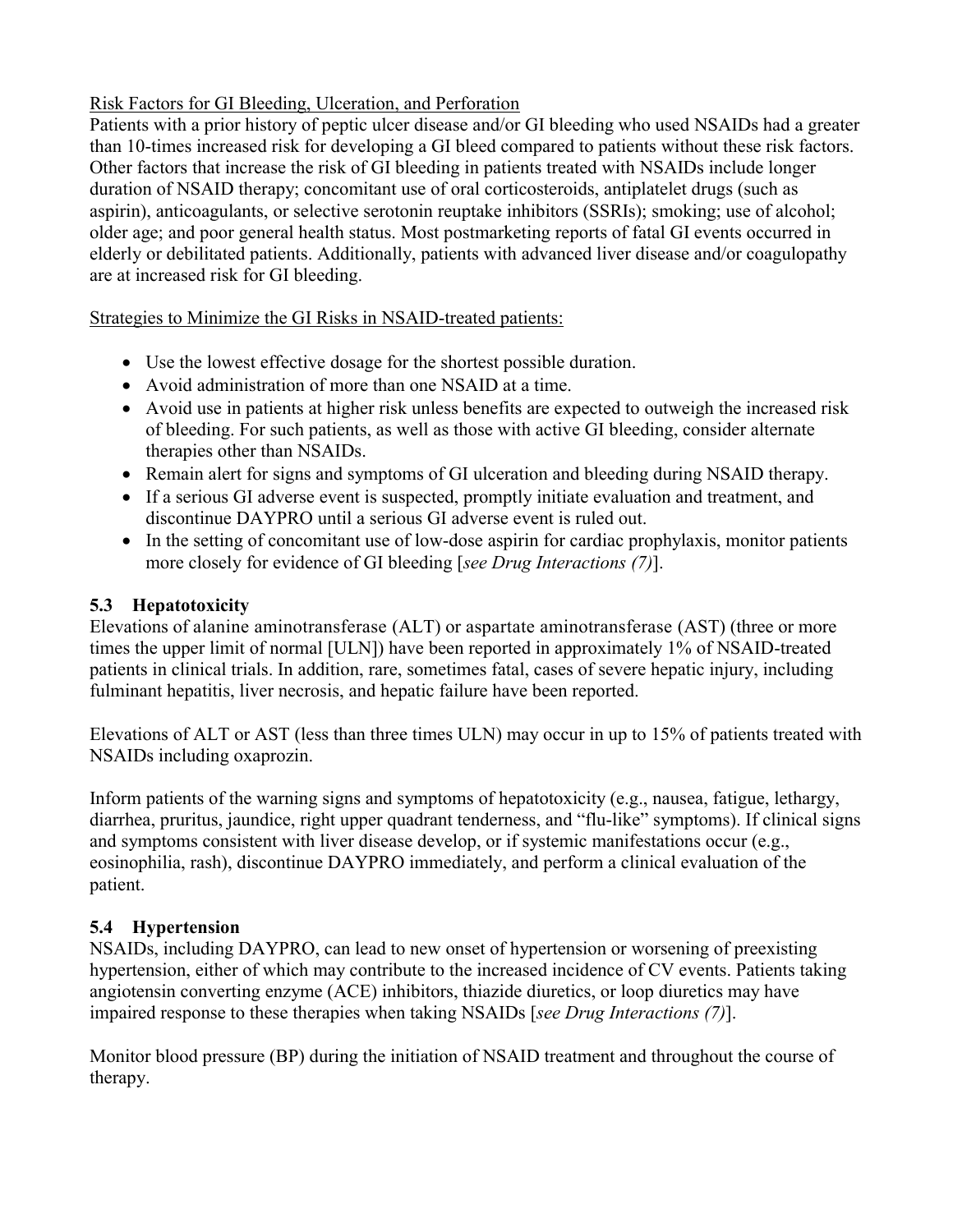# **5.5 Heart Failure and Edema**

The Coxib and traditional NSAID Trialists' Collaboration meta-analysis of randomized controlled trials demonstrated an approximately two-fold increase in hospitalizations for heart failure in COX-2 selective-treated patients and nonselective NSAID-treated patients compared to placebo-treated patients. In a Danish National Registry study of patients with heart failure, NSAID use increased the risk of MI, hospitalization for heart failure, and death.

Additionally, fluid retention and edema have been observed in some patients treated with NSAIDs. Use of oxaprozin may blunt the CV effects of several therapeutic agents used to treat these medical conditions (e.g., diuretics, ACE inhibitors, or angiotensin receptor blockers [ARBs]) [*see Drug Interactions (7)*].

Avoid the use of DAYPRO in patients with severe heart failure unless the benefits are expected to outweigh the risk of worsening heart failure. If DAYPRO is used in patients with severe heart failure, monitor patients for signs of worsening heart failure.

# **5.6 Renal Toxicity and Hyperkalemia**

Renal Toxicity

Long-term administration of NSAIDs has resulted in renal papillary necrosis and other renal injury.

Renal toxicity has also been seen in patients in whom renal prostaglandins have a compensatory role in the maintenance of renal perfusion. In these patients, administration of an NSAID may cause a dose-dependent reduction in prostaglandin formation and, secondarily, in renal blood flow, which may precipitate overt renal decompensation. Patients at greatest risk of this reaction are those with impaired renal function, dehydration, hypovolemia, heart failure, liver dysfunction, those taking diuretics and ACE inhibitors or ARBs, and the elderly. Discontinuation of NSAID therapy is usually followed by recovery to the pretreatment state.

No information is available from controlled clinical studies regarding the use of DAYPRO in patients with advanced renal disease. The renal effects of DAYPRO may hasten the progression of renal dysfunction in patients with preexisting renal disease.

Correct volume status in dehydrated or hypovolemic patients prior to initiating DAYPRO. Monitor renal function in patients with renal or hepatic impairment, heart failure, dehydration, or hypovolemia during use of DAYPRO [*see Drug Interactions (7)*]*.* Avoid the use of DAYPRO in patients with advanced renal disease unless the benefits are expected to outweigh the risk of worsening renal function. If DAYPRO is used in patients with advanced renal disease, monitor patients for signs of worsening renal function.

# Hyperkalemia

Increases in serum potassium concentration, including hyperkalemia, have been reported with use of NSAIDs even in some patients without renal impairment. In patients with normal renal function, these effects have been attributed to a hyporeninemic-hypoaldosteronism state.

# **5.7 Anaphylactic Reactions**

Oxaprozin has been associated with anaphylactic reactions in patients with and without known hypersensitivity to oxaprozin and in patients with aspirin-sensitive asthma [*see Contraindications (4) and Warnings and Precautions (5.8)*].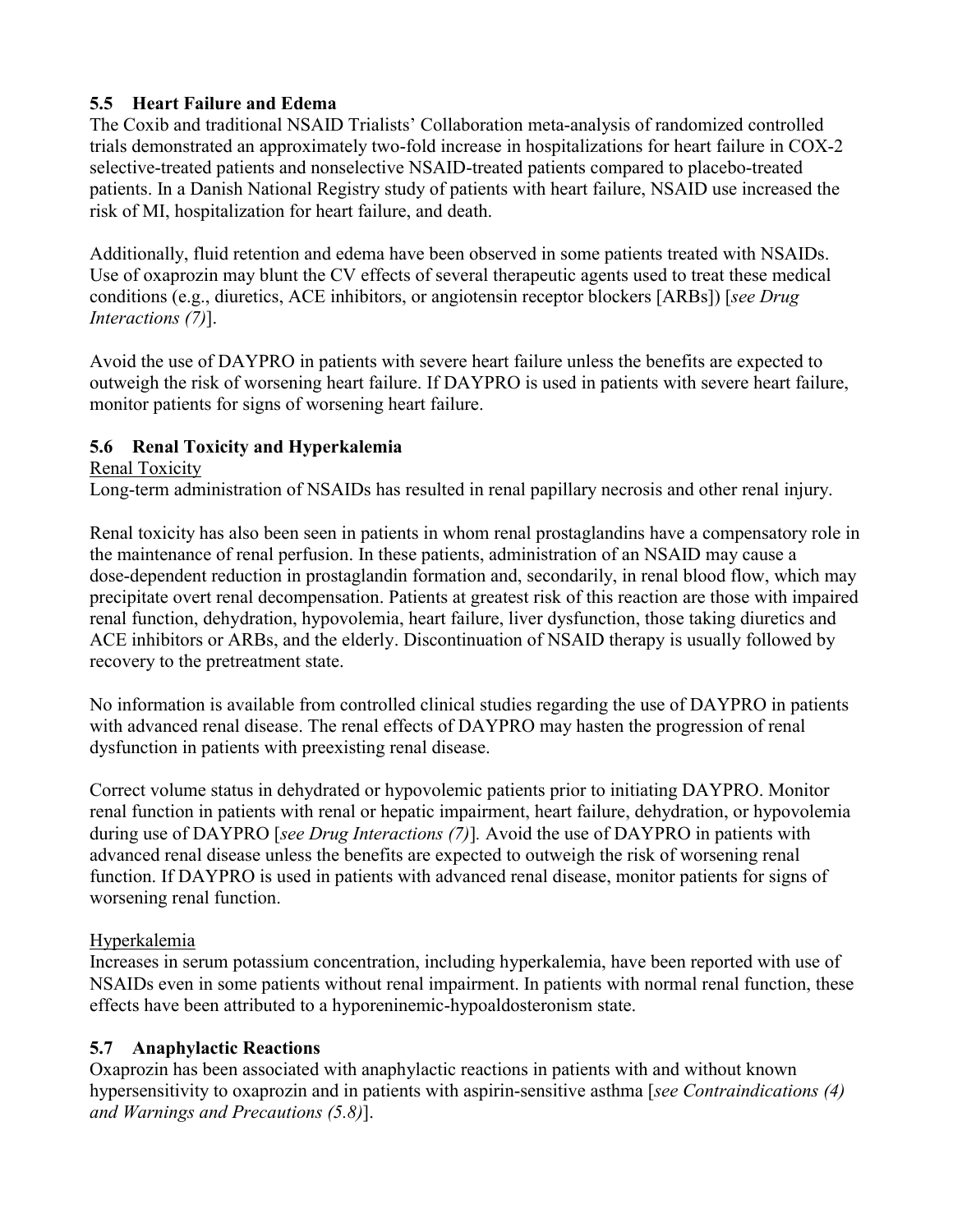Seek emergency help if an anaphylactic reaction occurs.

# **5.8 Exacerbation of Asthma Related to Aspirin Sensitivity**

A subpopulation of patients with asthma may have aspirin-sensitive asthma which may include chronic rhinosinusitis complicated by nasal polyps; severe, potentially fatal bronchospasm; and/or intolerance to aspirin and other NSAIDs. Because cross-reactivity between aspirin and other NSAIDs has been reported in such aspirin-sensitive patients, DAYPRO is contraindicated in patients with this form of aspirin sensitivity [*see Contraindications (4)*]. When DAYPRO is used in patients with preexisting asthma (without known aspirin sensitivity), monitor patients for changes in the signs and symptoms of asthma.

# **5.9 Serious Skin Reactions**

NSAIDs, including oxaprozin, can cause serious skin adverse reactions such as exfoliative dermatitis, Stevens-Johnson Syndrome (SJS), and toxic epidermal necrolysis (TEN), which can be fatal. These serious events may occur without warning. Inform patients about the signs and symptoms of serious skin reactions, and to discontinue the use of DAYPRO at the first appearance of skin rash or any other sign of hypersensitivity. DAYPRO is contraindicated in patients with previous serious skin reactions to NSAIDs [*see Contraindications (4)*].

# **5.10 Drug Reaction with Eosinophilia and Systemic Symptoms (DRESS)**

Drug Reaction with Eosinophilia and Systemic Symptoms (DRESS) has been reported in patients taking NSAIDs such as DAYPRO. Some of these events have been fatal or life-threatening. DRESS typically, although not exclusively, presents with fever, rash, lymphadenopathy, and/or facial swelling. Other clinical manifestations may include hepatitis, nephritis, hematological abnormalities, myocarditis, or myositis. Sometimes symptoms of DRESS may resemble an acute viral infection. Eosinophilia is often present. Because this disorder is variable in its presentation, other organ systems not noted here may be involved. It is important to note that early manifestations of hypersensitivity, such as fever or lymphadenopathy, may be present even though rash is not evident. If such signs or symptoms are present, discontinue DAYPRO and evaluate the patient immediately.

# **5.11 Fetal Toxicity**

# Premature Closure of Fetal Ductus Arteriosus

Avoid use of NSAIDs, including DAYPRO, in pregnant women at about 30 weeks gestation and later. NSAIDs, including DAYPRO, increase the risk of premature closure of the fetal ductus arteriosus at approximately this gestational age.

# Oligohydramnios/Neonatal Renal Impairment

Use of NSAIDs, including DAYPRO, at about 20 weeks gestation or later in pregnancy may cause fetal renal dysfunction leading to oligohydramnios and, in some cases, neonatal renal impairment. These adverse outcomes are seen, on average, after days to weeks of treatment, although oligohydramnios has been infrequently reported as soon as 48 hours after NSAID initiation. Oligohydramnios is often, but not always, reversible with treatment discontinuation. Complications of prolonged oligohydramnios may, for example, include limb contractures and delayed lung maturation. In some postmarketing cases of impaired neonatal renal function, invasive procedures such as exchange transfusion or dialysis were required.

If NSAID treatment is necessary between about 20 weeks and 30 weeks gestation, limit DAYPRO use to the lowest effective dose and shortest duration possible. Consider ultrasound monitoring of amniotic fluid if DAYPRO treatment extends beyond 48 hours. Discontinue DAYPRO if oligohydramnios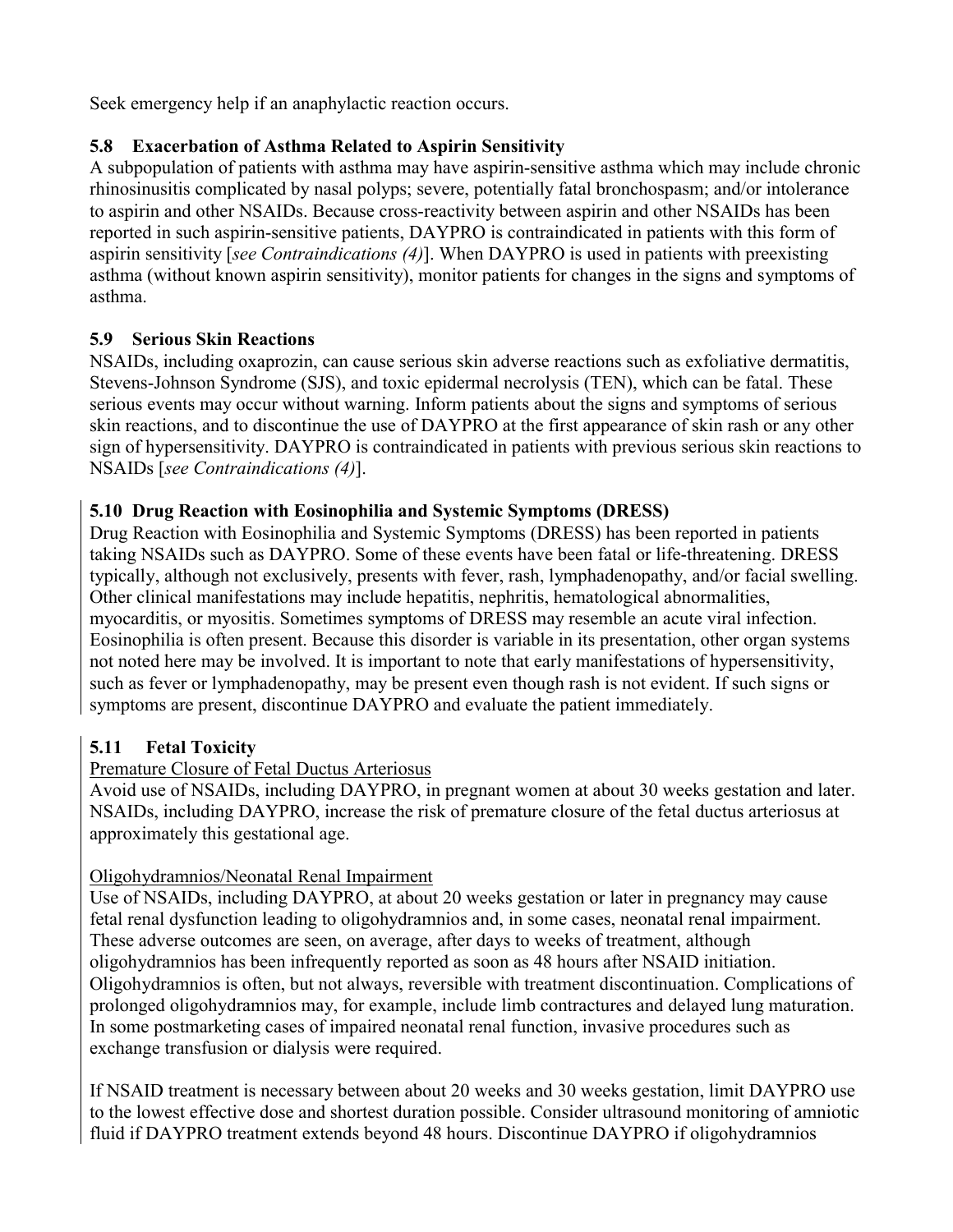occurs and follow up according to clinical practice [*see Use in Specific Populations (8.1)*].

# **5.12 Hematologic Toxicity**

Anemia has occurred in NSAID-treated patients. This may be due to occult or gross blood loss, fluid retention, or an incompletely described effect on erythropoiesis. If a patient treated with DAYPRO has any signs or symptoms of anemia, monitor hemoglobin or hematocrit.

NSAIDs, including DAYPRO, may increase the risk of bleeding events. Co-morbid conditions such as coagulation disorders or concomitant use of warfarin, other anticoagulants, antiplatelet drugs (e.g., aspirin), SSRIs, and serotonin norepinephrine reuptake inhibitors (SNRIs) may increase this risk. Monitor these patients for signs of bleeding [*see Drug Interactions (7)*].

# **5.13 Masking of Inflammation and Fever**

The pharmacological activity of DAYPRO in reducing inflammation, and possibly fever, may diminish the utility of diagnostic signs in detecting infections.

# **5.14 Laboratory Monitoring**

Because serious GI bleeding, hepatotoxicity, and renal injury can occur without warning symptoms or signs, consider monitoring patients on long-term NSAID treatment with a complete blood count (CBC) and a chemistry profile periodically [*see Warnings and Precautions (5.2, 5.3, 5.6)*].

# **5.15 Photosensitivity**

Oxaprozin has been associated with rash and/or mild photosensitivity in dermatologic testing. An increased incidence of rash on sun-exposed skin was seen in some patients in the clinical trials.

# **6 ADVERSE REACTIONS**

The following adverse reactions are discussed in greater detail in other sections of the labeling:

- Cardiovascular Thrombotic Events [*see Warnings and Precautions (5.1)*]
- GI Bleeding, Ulceration and Perforation [*see Warnings and Precautions (5.2)*]
- Hepatotoxicity [*see Warnings and Precautions (5.3)*]
- Hypertension [*see Warnings and Precautions (5.4)*]
- Heart Failure and Edema [*see Warnings and Precautions (5.5)*]
- Renal Toxicity and Hyperkalemia [*see Warnings and Precautions (5.6)*]
- Anaphylactic Reactions [*see Warnings and Precautions (5.7)*]
- Serious Skin Reactions [*see Warnings and Precautions (5.9)*]
- Hematologic Toxicity [*see Warnings and Precautions (5.12)*]

# **6.1 Clinical Trials Experience**

Because clinical trials are conducted under widely varying conditions, adverse reaction rates observed in the clinical trials of a drug cannot be directly compared to rates in the clinical trials of another drug and may not reflect the rates observed in practice.

Adverse reaction data were derived from patients who received DAYPRO in multidose, controlled, and open-label clinical trials. Rates for events from clinical trial experience are based on 2253 patients who took 1200 mg to 1800 mg DAYPRO per day in clinical trials. Of these, 1721 patients were treated for at least 1 month, 971 patients for at least 3 months, and 366 patients for more than 1 year.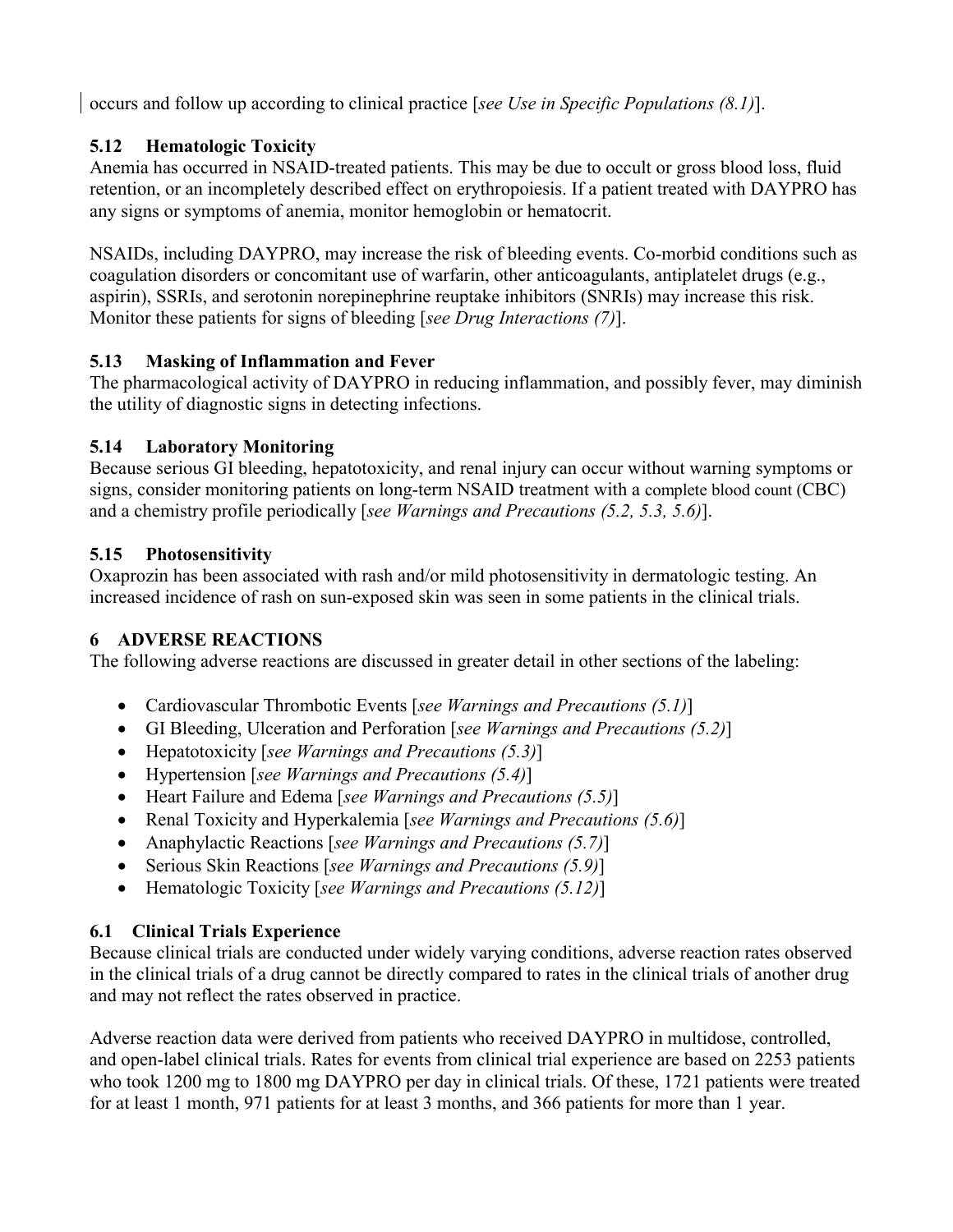**Incidence Greater than 1%:** In clinical trials of DAYPRO or in patients taking other NSAIDs, the following adverse reactions occurred at an incidence greater than 1%.

*Cardiovascular system:* edema.

*Digestive system:* abdominal pain/distress, anorexia, constipation, diarrhea, dyspepsia, flatulence, gastrointestinal ulcers (gastric/duodenal), gross bleeding/perforation, heartburn, liver enzyme elevations, nausea, vomiting.

*Hematologic system:* anemia, increased bleeding time.

*Nervous system:* CNS inhibition (depression, sedation, somnolence, or confusion), disturbance of sleep, dizziness, headache.

*Skin and appendages:* pruritus, rash.

*Special senses:* tinnitus.

*Urogenital system:* abnormal renal function, dysuria or frequency.

**Incidence Greater than 1%:** The following adverse reactions were reported in clinical trials or in patients taking other NSAIDs.

*Body as a whole:* appetite changes, death, drug hypersensitivity reactions including anaphylaxis, fever, infection, sepsis*.*

*Cardiovascular system:* arrhythmia, blood pressure changes, congestive heart failure, hypertension, hypotension, myocardial infarction, palpitations, tachycardia, syncope, vasculitis.

*Digestive system:* alteration in taste, dry mouth, eructation, esophagitis, gastritis, glossitis, hematemesis, jaundice, liver function abnormalities including liver failure, stomatitis, hemorrhoidal or rectal bleeding*.* 

*Hematologic system:* aplastic anemia, ecchymoses, eosinophilia, hemolytic anemia, lymphadenopathy, melena, purpura, thrombocytopenia, leukopenia.

*Metabolic system:* hyperglycemia, weight changes.

*Nervous system:* anxiety, asthenia, coma, convulsions, dream abnormalities, drowsiness, hallucinations, insomnia, malaise, meningitis, nervousness, paresthesia, tremors, vertigo, weakness.

*Respiratory system:* asthma, dyspnea, pulmonary infections, pneumonia, sinusitis, symptoms of upper respiratory tract infection, respiratory depression.

*Skin:* alopecia, angioedema, urticaria, photosensitivity, sweat.

*Special senses:* blurred vision, conjunctivitis, hearing decrease.

*Urogenital:* cystitis, hematuria, increase in menstrual flow, oliguria/ polyuria, proteinuria, renal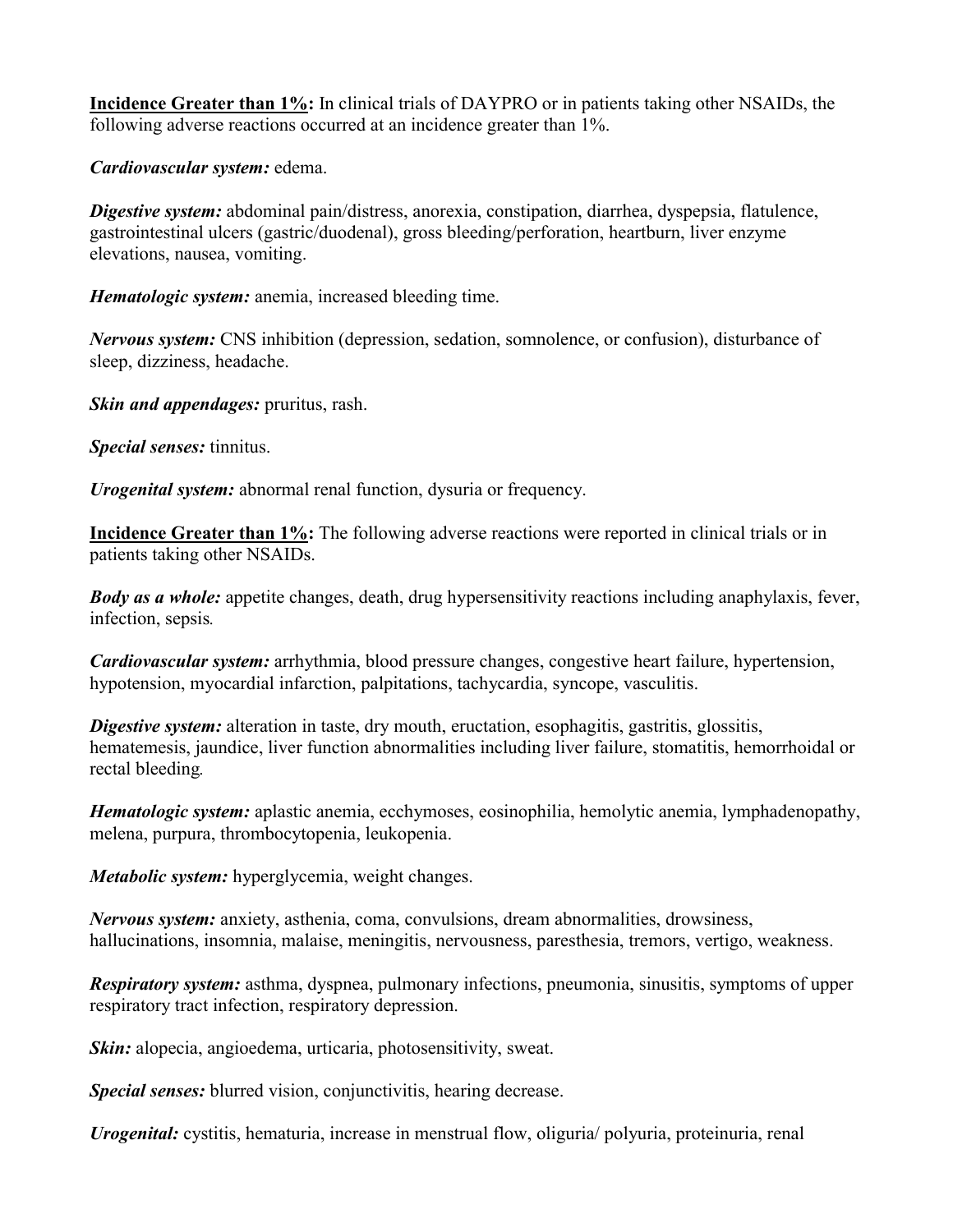insufficiency, decreased menstrual flow.

# **6.2 Postmarketing Experience**

The following adverse reactions have been identified during post approval use of DAYPRO. Because these reactions are reported voluntarily from a population of uncertain size, it is not always possible to reliably estimate their frequency or establish a causal relationship to drug exposure.

*Body as a whole:* serum sickness.

*Digestive system:* hepatitis, pancreatitis.

*Hematologic system:* agranulocytosis, pancytopenia.

**Skin:** pseudoporphyria, exfoliative dermatitis, erythema multiforme, Stevens-Johnson syndrome, toxic epidermal necrolysis (Lyell's syndrome).

*Urogenital:* acute interstitial nephritis, nephrotic syndrome, acute renal failure.

# **7 DRUG INTERACTIONS**

See Table 2 for clinically significant drug interactions with oxaprozin [*see Clinical Pharmacology (12.3)*].

| <b>Drugs That Interfere with Hemostasis</b>                             |                                                                                                                                                                                                                                                                                                                                                                                                                                                                                                                               |  |
|-------------------------------------------------------------------------|-------------------------------------------------------------------------------------------------------------------------------------------------------------------------------------------------------------------------------------------------------------------------------------------------------------------------------------------------------------------------------------------------------------------------------------------------------------------------------------------------------------------------------|--|
| Clinical Impact:                                                        | Oxaprozin and anticoagulants such as warfarin have a synergistic effect on<br>bleeding. The concomitant use of oxaprozin and anticoagulants have an<br>increased risk of serious bleeding compared to the use of either drug alone.<br>Serotonin release by platelets plays an important role in hemostasis. Case-<br>control and cohort epidemiological studies showed that concomitant use of<br>drugs that interfere with serotonin reuptake and an NSAID may potentiate<br>the risk of bleeding more than an NSAID alone. |  |
| Intervention:                                                           | Monitor patients with concomitant use of DAYPRO with anticoagulants<br>(e.g., warfarin), antiplatelet drugs (e.g., aspirin), SSRIs, and SNRIs for signs of<br>bleeding [see Warnings and Precautions $(5.12)$ ].                                                                                                                                                                                                                                                                                                              |  |
| <b>Aspirin</b>                                                          |                                                                                                                                                                                                                                                                                                                                                                                                                                                                                                                               |  |
| Clinical Impact:                                                        | Controlled clinical studies showed that the concomitant use of NSAIDs and<br>analgesic doses of aspirin does not produce any greater therapeutic effect than<br>the use of NSAIDs alone. In a clinical study, the concomitant use of an NSAID<br>and aspirin was associated with a significantly increased incidence of GI adverse<br>reactions as compared to use of the NSAID alone [see Warnings and<br>Precautions $(5.2)$ ].                                                                                             |  |
| Intervention:                                                           | Concomitant use of DAYPRO and analgesic doses of aspirin is not generally<br>recommended because of the increased risk of bleeding [see Warnings and<br>Precautions $(5.12)$ ].<br>DAYPRO is not a substitute for low dose aspirin for cardiovascular protection.                                                                                                                                                                                                                                                             |  |
| <b>ACE Inhibitors, Angiotensin Receptor Blockers, and Beta-Blockers</b> |                                                                                                                                                                                                                                                                                                                                                                                                                                                                                                                               |  |
| Clinical Impact:                                                        | • NSAIDs may diminish the antihypertensive effect of ACE inhibitors, ARBs,                                                                                                                                                                                                                                                                                                                                                                                                                                                    |  |

# **Table 2: Clinically Significant Drug Interactions with Oxaprozin**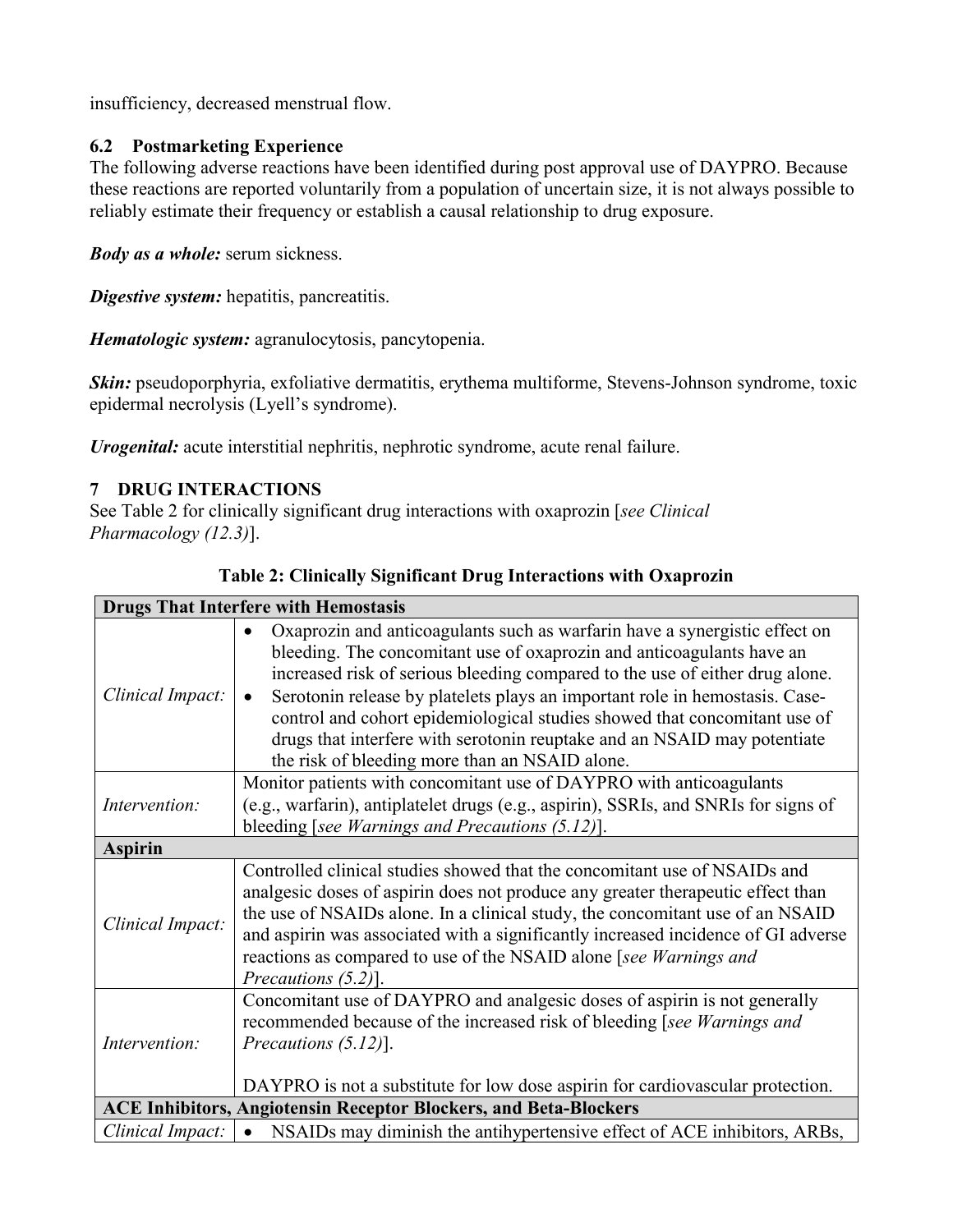|                                                                     | or beta-blockers (including propranolol).                                                                     |  |  |
|---------------------------------------------------------------------|---------------------------------------------------------------------------------------------------------------|--|--|
|                                                                     | In patients who are elderly, volume-depleted (including those on diuretic                                     |  |  |
|                                                                     | therapy), or have renal impairment, co-administration of an NSAID with                                        |  |  |
|                                                                     | ACE inhibitors or ARBs may result in deterioration of renal function,                                         |  |  |
|                                                                     | including possible acute renal failure. These effects are usually reversible.                                 |  |  |
|                                                                     | During concomitant use of DAYPRO and ACE inhibitors, ARBs, or beta-<br>$\bullet$                              |  |  |
|                                                                     | blockers, monitor blood pressure to ensure that the desired blood pressure is                                 |  |  |
|                                                                     | obtained.                                                                                                     |  |  |
|                                                                     | During concomitant use of DAYPRO and ACE inhibitors or ARBs in<br>$\bullet$                                   |  |  |
| Intervention:                                                       | patients who are elderly, volume-depleted, or have impaired renal function,                                   |  |  |
|                                                                     | monitor for signs of worsening renal function [see Warnings and                                               |  |  |
|                                                                     | Precautions $(5.6)$ ].                                                                                        |  |  |
|                                                                     | When these drugs are administered concomitantly, patients should be<br>$\bullet$                              |  |  |
|                                                                     | adequately hydrated. Assess renal function at the beginning of the                                            |  |  |
|                                                                     | concomitant treatment and periodically thereafter.                                                            |  |  |
| <b>Diuretics</b>                                                    |                                                                                                               |  |  |
|                                                                     | Clinical studies, as well as post-marketing observations, showed that NSAIDs                                  |  |  |
|                                                                     | reduced the natriuretic effect of loop diuretics (e.g., furosemide) and thiazide                              |  |  |
| Clinical Impact:                                                    | diuretics in some patients. This effect has been attributed to the NSAID                                      |  |  |
|                                                                     | inhibition of renal prostaglandin synthesis.                                                                  |  |  |
|                                                                     | During concomitant use of DAYPRO with diuretics, observe patients for signs                                   |  |  |
| Intervention:                                                       | of worsening renal function, in addition to assuring diuretic efficacy including                              |  |  |
|                                                                     | antihypertensive effects [see Warnings and Precautions $(5.6)$ ].                                             |  |  |
| <b>Digoxin</b>                                                      |                                                                                                               |  |  |
|                                                                     | The concomitant use of oxaprozin with digoxin has been reported to increase the                               |  |  |
| Clinical Impact:                                                    | serum concentration and prolong the half-life of digoxin.                                                     |  |  |
| During concomitant use of DAYPRO and digoxin, monitor serum digoxin |                                                                                                               |  |  |
| Intervention:                                                       | levels.                                                                                                       |  |  |
| Lithium                                                             |                                                                                                               |  |  |
|                                                                     | NSAIDs have produced elevations in plasma lithium levels and reductions in                                    |  |  |
|                                                                     | renal lithium clearance. The mean minimum lithium concentration increased                                     |  |  |
| Clinical Impact:                                                    | 15%, and the renal clearance decreased by approximately 20%. This effect has                                  |  |  |
|                                                                     | been attributed to NSAID inhibition of renal prostaglandin synthesis.                                         |  |  |
|                                                                     | During concomitant use of DAYPRO and lithium, monitor patients for signs of                                   |  |  |
| Intervention:                                                       | lithium toxicity.                                                                                             |  |  |
| Methotrexate                                                        |                                                                                                               |  |  |
|                                                                     |                                                                                                               |  |  |
|                                                                     |                                                                                                               |  |  |
|                                                                     | Concomitant use of NSAIDs and methotrexate may increase the risk for                                          |  |  |
| Clinical Impact:                                                    | methotrexate toxicity (e.g., neutropenia, thrombocytopenia, renal dysfunction)                                |  |  |
|                                                                     | because NSAID administration may result in increased plasma levels of                                         |  |  |
|                                                                     | methotrexate, especially in patients receiving high doses of methotrexate.                                    |  |  |
| Intervention:                                                       | During concomitant use of DAYPRO and methotrexate, monitor patients for                                       |  |  |
|                                                                     | methotrexate toxicity.                                                                                        |  |  |
| Cyclosporine                                                        |                                                                                                               |  |  |
| Clinical Impact:                                                    | Concomitant use of DAYPRO and cyclosporine may increase cyclosporine's                                        |  |  |
|                                                                     | nephrotoxicity.                                                                                               |  |  |
| Intervention:                                                       | During concomitant use of DAYPRO and cyclosporine, monitor patients for<br>signs of worsening renal function. |  |  |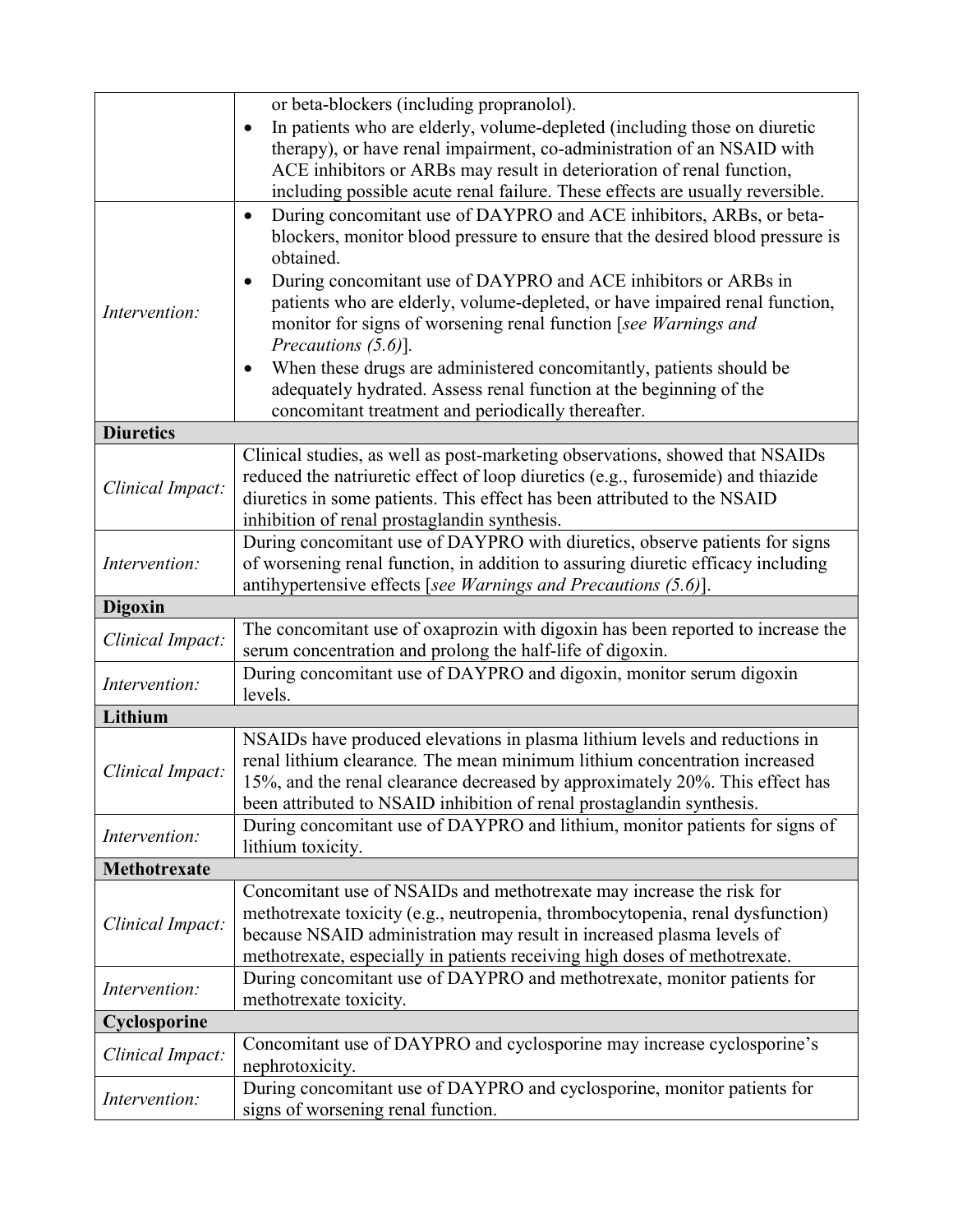| <b>NSAIDs and Salicylates</b> |                                                                                      |  |
|-------------------------------|--------------------------------------------------------------------------------------|--|
|                               | Concomitant use of oxaprozin with other NSAIDs or salicylates (e.g., diflunisal,     |  |
| Clinical Impact:              | salsalate) increases the risk of GI toxicity, with little or no increase in efficacy |  |
|                               | [see Warnings and Precautions (5.2)].                                                |  |
| Intervention:                 | The concomitant use of oxaprozin with other NSAIDs or salicylates is not             |  |
|                               | recommended.                                                                         |  |
| Pemetrexed                    |                                                                                      |  |
|                               | Concomitant use of DAYPRO and pemetrexed may increase the risk of                    |  |
| Clinical Impact:              | pemetrexed-associated myelosuppression, renal, and GI toxicity (see the              |  |
|                               | pemetrexed prescribing information).                                                 |  |
|                               | During concomitant use of DAYPRO and pemetrexed, in patients with renal              |  |
|                               | impairment whose creatinine clearance ranges from 45 to 79 mL/min, monitor           |  |
|                               | for myelosuppression, renal and GI toxicity.                                         |  |
|                               |                                                                                      |  |
|                               | NSAIDs with short elimination half-lives (e.g., diclofenac, indomethacin) should     |  |
| Intervention:                 | be avoided for a period of two days before, the day of, and two days following       |  |
|                               | administration of pemetrexed.                                                        |  |
|                               |                                                                                      |  |
|                               | In the absence of data regarding potential interaction between pemetrexed and        |  |
|                               | NSAIDs with longer half-lives (e.g., meloxicam, nabumetone), patients taking         |  |
|                               | these NSAIDs should interrupt dosing for at least five days before, the day of,      |  |
| Corticosteroids               | and two days following pemetrexed administration.                                    |  |
|                               | Concomitant use of corticosteroids with DAYPRO may increase the risk of GI           |  |
| Clinical Impact:              | ulceration or bleeding.                                                              |  |
| Intervention:                 | Monitor patients with concomitant use of DAYPRO with corticosteroids for             |  |
|                               | signs of bleeding [see Warnings and Precautions (5.2)].                              |  |
| Glyburide                     |                                                                                      |  |
|                               | While oxaprozin does alter the pharmacokinetics of glyburide, coadministration       |  |
| Clinical Impact:              | of oxaprozin to type II non-insulin dependent diabetic patients did not affect the   |  |
|                               | area under the glucose concentration curve nor the magnitude or duration of          |  |
|                               | control.                                                                             |  |
|                               | During concomitant use of DAYPRO and glyburide, monitor patient's blood              |  |
| Intervention:                 | glucose in the beginning phase of cotherapy.                                         |  |

# Laboratory Test Interactions

False-positive urine immunoassay screening tests for benzodiazepines have been reported in patients taking DAYPRO. This is due to lack of specificity of the screening tests. False-positive test results may be expected for several days following discontinuation of DAYPRO therapy. Confirmatory tests, such as gas chromatography/mass spectrometry, will distinguish DAYPRO from benzodiazepines.

# **8 USE IN SPECIFIC POPULATIONS**

# **8.1 Pregnancy**

# Risk Summary

Use of NSAIDs, including DAYPRO, can cause premature closure of the fetal ductus arteriosus and fetal renal dysfunction leading to oligohydramnios and, in some cases, neonatal renal impairment. Because of these risks, limit dose and duration of DAYPRO use between about 20 and 30 weeks of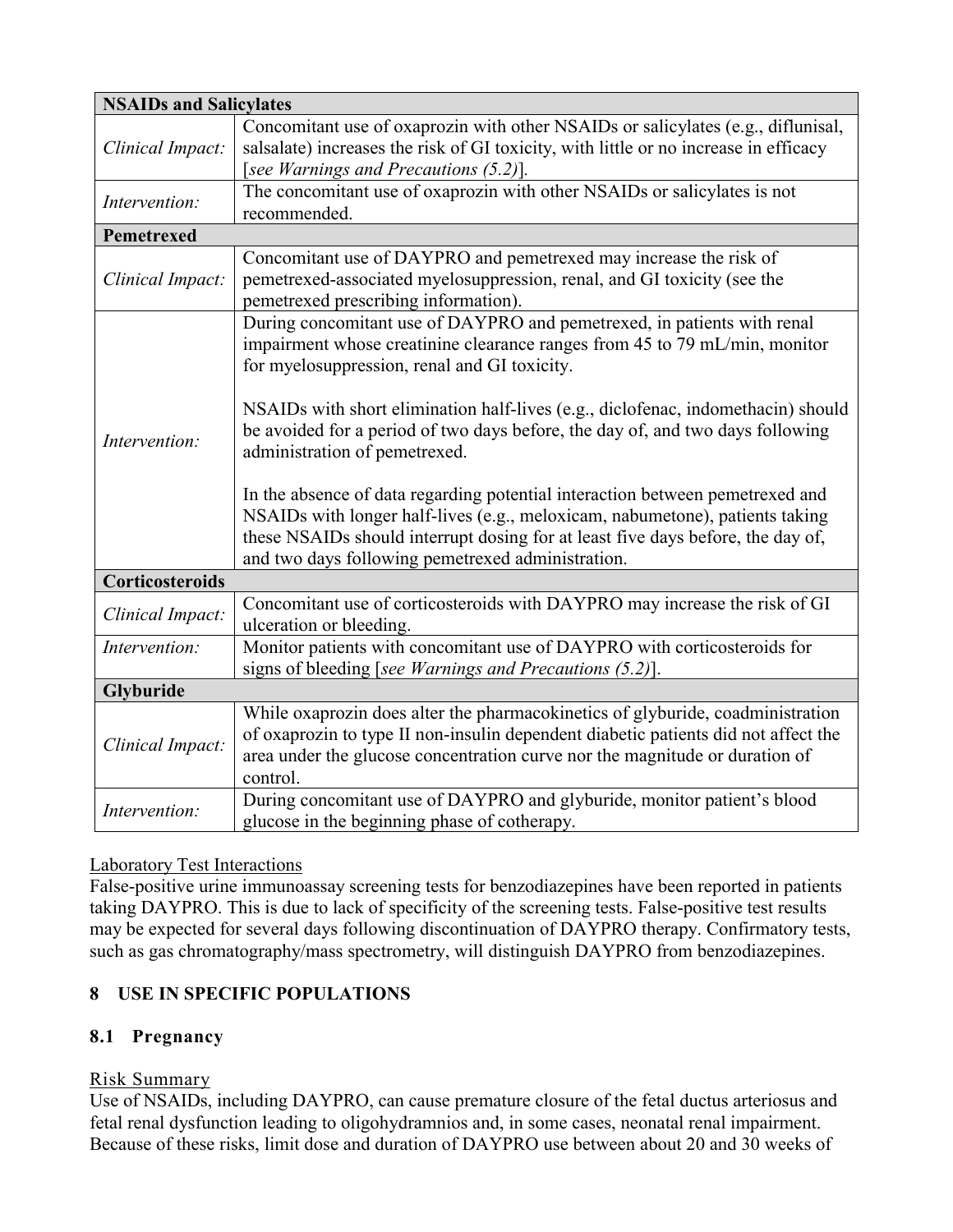gestation, and avoid DAYPRO use at about 30 weeks of gestation and later in pregnancy (*see Clinical Considerations, Data*).

### *Premature Closure of Fetal Ductus Arteriosus*

Use of NSAIDs, including DAYPRO, at about 30 weeks gestation or later in pregnancy increases the risk of premature closure of the fetal ductus arteriosus.

#### *Oligohydramnios/Neonatal Renal Impairment*

Use of NSAIDs at about 20 weeks gestation or later in pregnancy has been associated with cases of fetal renal dysfunction leading to oligohydramnios, and in some cases, neonatal renal impairment.

Data from observational studies regarding other potential embryofetal risks of NSAID use in women in the first or second trimesters of pregnancy are inconclusive. In animal reproduction studies, oral administration of oxaprozin to pregnant rabbits at doses 0.1-times the maximum daily human dose (based on body surface area) resulted in evidence of teratogenicity; however, oral administration of oxaprozin to pregnant mice and rats during organogenesis at doses equivalent to the maximum recommended human dose revealed no evidence of teratogenicity or embryotoxicity. In rat reproduction studies in which oxaprozin was administered through late gestation failure to deliver and a reduction in live birth index was observed at doses equivalent to the maximum recommended human dose. Based on animal data, prostaglandins have been shown to have an important role in endometrial vascular permeability, blastocyst implantation, and decidualization. In animal studies, administration of prostaglandin synthesis inhibitors such as oxaprozin, resulted in increased pre- and post-implantation loss. Prostaglandins also have been shown to have an important role in fetal kidney development. In published animal studies, prostaglandin synthesis inhibitors have been reported to impair kidney development when administered at clinically relevant doses.

The estimated background risk of major birth defects and miscarriage for the indicated population(s) is unknown. All pregnancies have a background risk of birth defect, loss, or other adverse outcomes. In the U.S. general population, the estimated background risk of major birth defects and miscarriage in clinically recognized pregnancies is 2% to 4% and 15% to 20%, respectively.

Clinical Considerations *Fetal/Neonatal Adverse Reactions*

Premature Closure of Fetal Ductus Arteriosus:

Avoid use of NSAIDs in women at about 30 weeks gestation and later in pregnancy, because NSAIDs, including DAYPRO, can cause premature closure of the fetal ductus arteriosus (*see Data*).

# Oligohydramnios/Neonatal Renal Impairment:

If an NSAID is necessary at about 20 weeks gestation or later in pregnancy, limit the use to the lowest effective dose and shortest duration possible. If DAYPRO treatment extends beyond 48 hours, consider monitoring with ultrasound for oligohydramnios. If oligohydramnios occurs, discontinue DAYPRO and follow up according to clinical practice (*see Data*).

# *Labor or Delivery*

There are no studies on the effects of DAYPRO during labor or delivery. In animal studies, NSAIDS, including oxaprozin, inhibit prostaglandin synthesis, cause delayed parturition, and increase the incidence of stillbirth.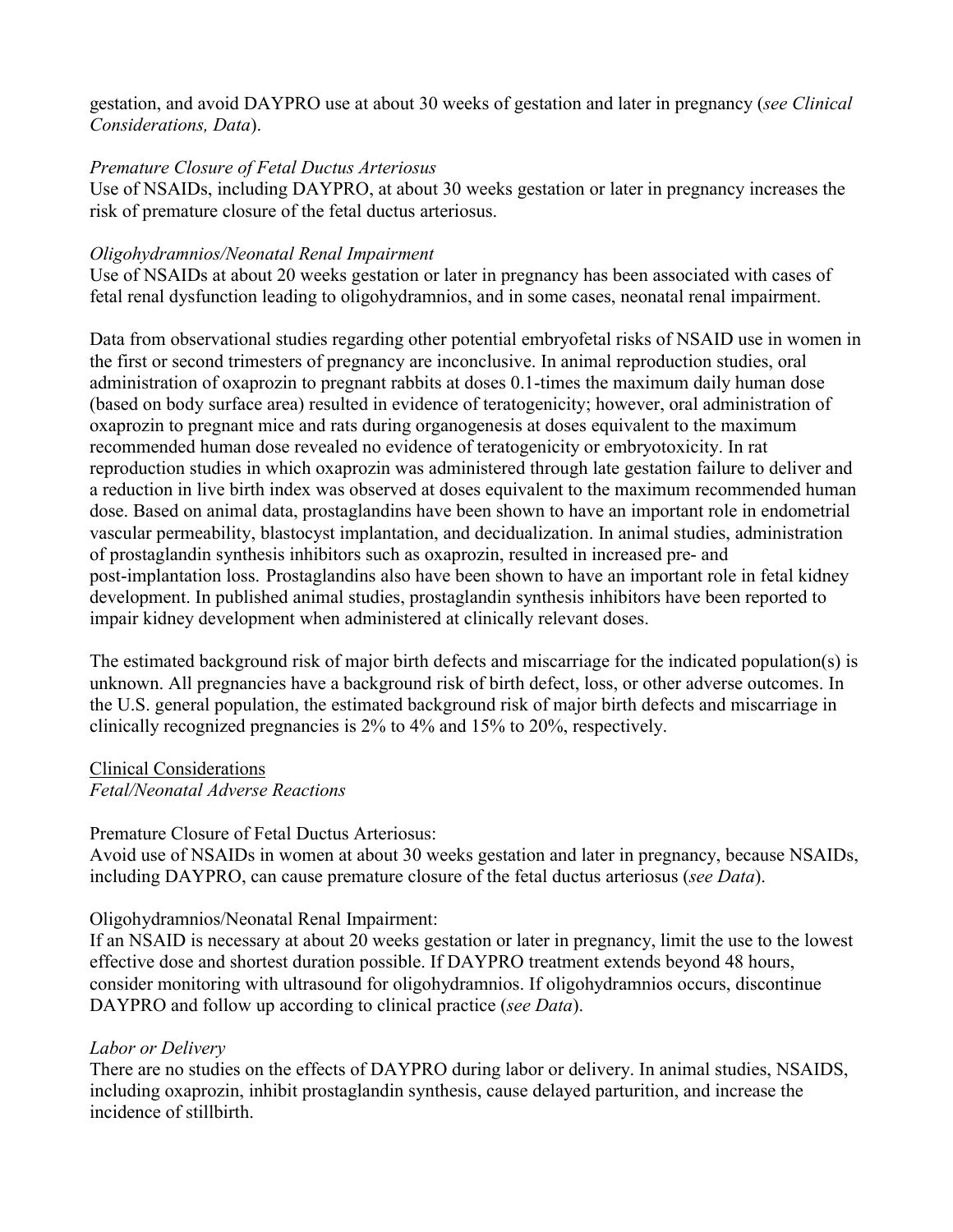# Data *Human Data*

Premature Closure of Fetal Ductus Arteriosus:

Published literature reports that the use of NSAIDs at about 30 weeks of gestation and later in pregnancy may cause premature closure of the fetal ductus arteriosus.

### Oligohydramnios/Neonatal Renal Impairment:

Published studies and postmarketing reports describe maternal NSAID use at about 20 weeks gestation or later in pregnancy associated with fetal renal dysfunction leading to oligohydramnios, and in some cases, neonatal renal impairment. These adverse outcomes are seen, on average, after days to weeks of treatment, although oligohydramnios has been infrequently reported as soon as 48 hours after NSAID initiation. In many cases, but not all, the decrease in amniotic fluid was transient and reversible with cessation of the drug. There have been a limited number of case reports of maternal NSAID use and neonatal renal dysfunction without oligohydramnios, some of which were irreversible. Some cases of neonatal renal dysfunction required treatment with invasive procedures, such as exchange transfusion or dialysis.

Methodological limitations of these postmarketing studies and reports include lack of a control group; limited information regarding dose, duration, and timing of drug exposure; and concomitant use of other medications. These limitations preclude establishing a reliable estimate of the risk of adverse fetal and neonatal outcomes with maternal NSAID use. Because the published safety data on neonatal outcomes involved mostly preterm infants, the generalizability of certain reported risks to the full-term infant exposed to NSAIDs through maternal use is uncertain.

# *Animal data*

Teratology studies with oxaprozin were performed in mice, rats, and rabbits in pregnant animals administered oral doses up to 200 mg/kg/day, 200 mg/kg/day, and 30 mg/kg/day, respectively, during the period of organogenesis. In rabbits, malformations were observed at doses greater than or equal to 7.5 mg/kg/day of oxaprozin (0.1 times the maximum recommended human daily dose [MRHD] of 1800 mg based on body surface area). However, in mice and rats, no drug-related developmental abnormalities or embryo-fetal toxicity were observed at doses up to 50 and 200 mg/kg/day of oxaprozin, respectively (0.1 times and 1.1 times the maximum recommended human daily dose of 1800 mg based on a body surface area comparison, respectively).

In fertility/reproductive studies in rats, 200 mg/kg/day oxaprozin was orally administered to female rats for 14 days prior to mating through lactation day (LD) 2, or from gestation day (GD) 15 through LD 2 and the females were mated with males treated with 200 mg/kg/day oxaprozin for 60 days prior to mating. Oxaprozin administration resulted in failure to deliver and a reduction in live birth index at 200 mg/kg/day (1.1-times the maximum recommended human daily dose of 1800 mg based on a body surface area comparison).

# **8.2 Lactation**

# Risk Summary

Lactation studies have not been conducted with DAYPRO. It is not known whether DAYPRO is excreted in human milk. DAYPRO should be administered to lactating women only if clearly indicated. The developmental and health benefits of breastfeeding should be considered along with the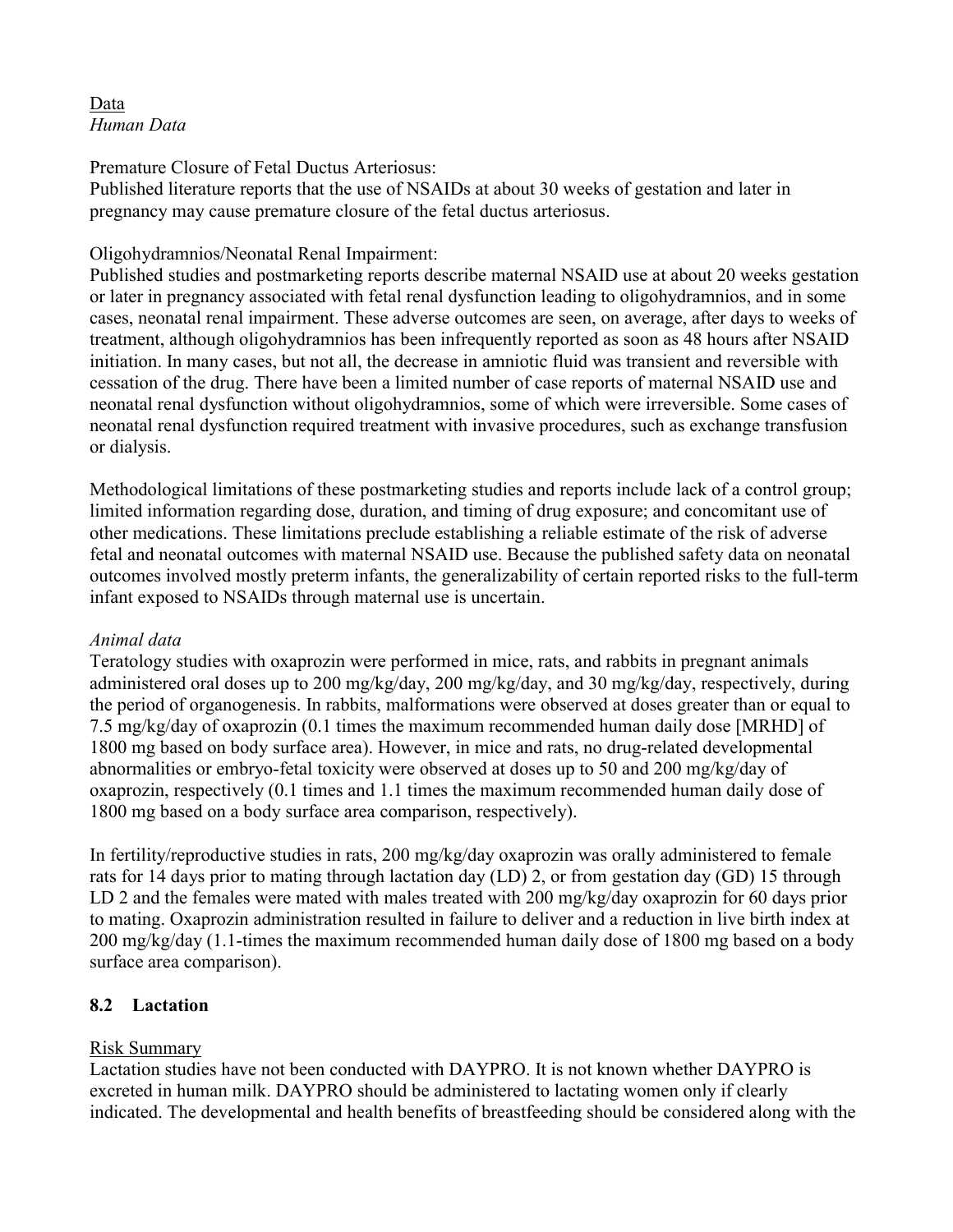mother's clinical need for DAYPRO and any potential adverse effects on the breastfed infant from the DAYPRO or from the underlying maternal condition.

# **8.3 Females and Males of Reproductive Potential**

# Infertility

### *Females*

Based on the mechanism of action, the use of prostaglandin-mediated NSAIDs, including DAYPRO, may delay or prevent rupture of ovarian follicles, which has been associated with reversible infertility in some women. Published animal studies have shown that administration of prostaglandin synthesis inhibitors has the potential to disrupt prostaglandin-mediated follicular rupture required for ovulation. Small studies in women treated with NSAIDs have also shown a reversible delay in ovulation. Consider withdrawal of NSAIDs, including DAYPRO, in women who have difficulties conceiving or who are undergoing investigation of infertility.

# *Males*

Testicular degeneration was observed in beagle dogs treated with 37.5 mg/kg/day (0.7-times the maximum recommended human daily dose based on body surface area) of oxaprozin for 42 days or 6 months [*see Nonclinical Toxicology (13.1)*]

# **8.4 Pediatric Use**

Safety and effectiveness of DAYPRO in pediatric patients below the age of 6 years of age have not been established. The effectiveness of DAYPRO for the treatment of the signs and symptoms of juvenile rheumatoid arthritis (JRA) in pediatric patients aged 6 to 16 years is supported by evidence from adequate and well controlled studies in adult rheumatoid arthritis patients, and is based on an extrapolation of the demonstrated efficacy of DAYPRO in adults with rheumatoid arthritis and the similarity in the course of the disease and the drug's mechanism of effect between these two patient populations. Use of DAYPRO in JRA patients 6 to 16 years of age is also supported by the following pediatric studies.

The pharmacokinetic profile and tolerability of oxaprozin were assessed in JRA patients relative to adult rheumatoid arthritis patients in a 14 day multiple dose pharmacokinetic study. Apparent clearance of unbound oxaprozin in JRA patients was reduced compared to adult rheumatoid arthritis patients, but this reduction could be accounted for by differences in body weight [*see Clinical Pharmacology (12.3)*]. No pharmacokinetic data are available for pediatric patients under 6 years. Adverse events were reported by approximately 45% of JRA patients versus an approximate 30% incidence of adverse events in the adult rheumatoid arthritis patient cohort. Most of the adverse events were related to the gastrointestinal tract and were mild to moderate.

In a 3 month open label study, 10 to 20 mg/kg/day of oxaprozin were administered to 59 JRA patients. Adverse events were reported by 58% of JRA patients. Most of those reported were generally mild to moderate, tolerated by the patients, and did not interfere with continuing treatment. Gastrointestinal symptoms were the most frequently reported adverse effects and occurred at a higher incidence than those historically seen in controlled studies in adults. Fifty-two patients completed 3 months of treatment with a mean daily dose of 20 mg/kg. Of 30 patients who continued treatment (19 to 48 week range total treatment duration), nine (30%) experienced rash on sun-exposed areas of the skin and 5 of those discontinued treatment. Controlled clinical trials with oxaprozin in pediatric patients have not been conducted.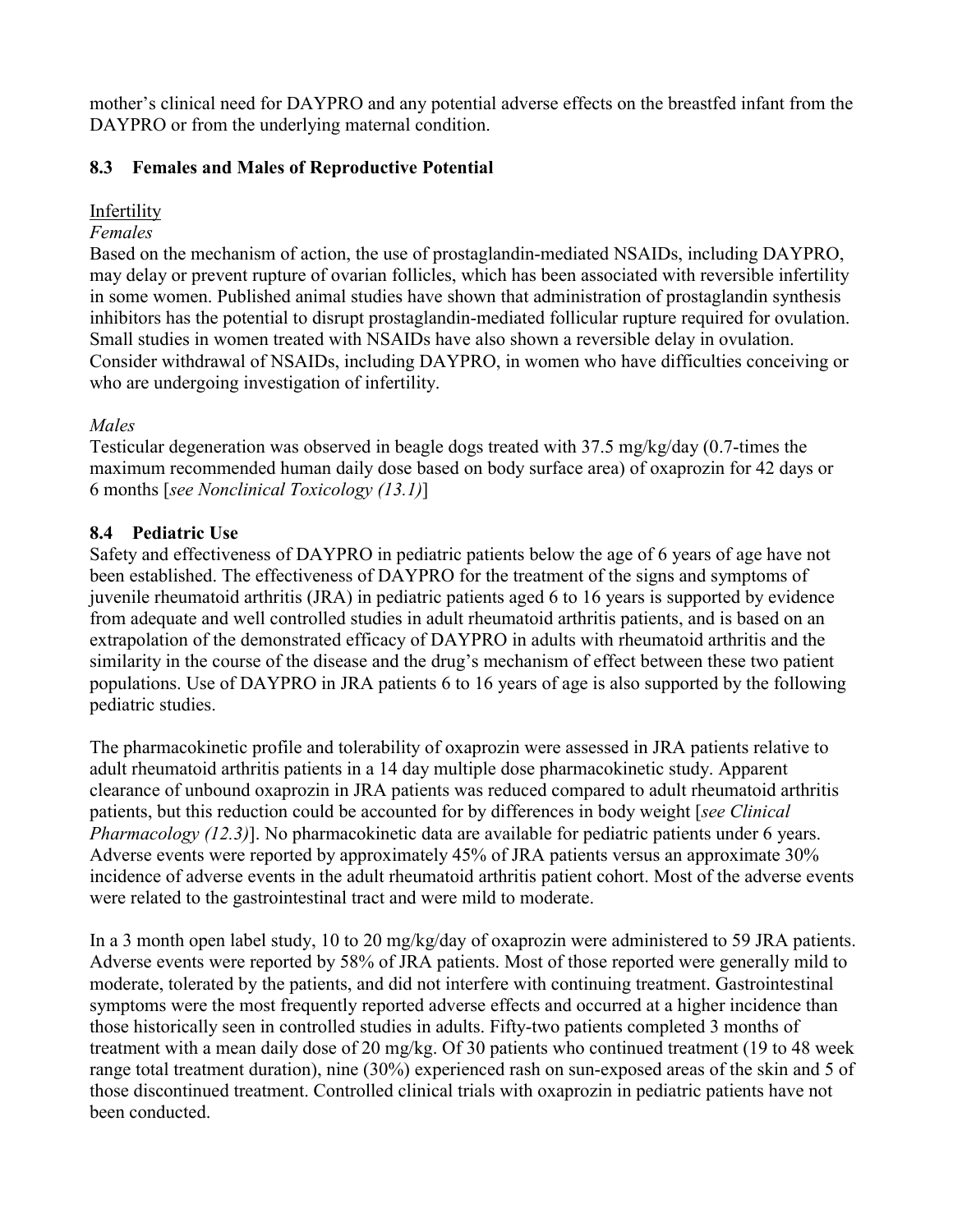# **8.5 Geriatric Use**

Elderly patients, compared to younger patients, are at greater risk for NSAID-associated serious cardiovascular, gastrointestinal, and/or renal adverse reactions. If the anticipated benefit for the elderly patient outweighs these potential risks, start dosing at the low end of the dosing range, and monitor patients for adverse effects [*see Warnings and Precautions (5.1, 5.2, 5.3, 5.6, 5.14)*].

No adjustment of the dose of DAYPRO is necessary in the elderly, although many elderly may need to receive a reduced dose because of low body weight or disorders associated with aging [*see Clinical Pharmacology (12.3)*].

Of the total number of subjects evaluated in four placebo controlled clinical studies of oxaprozin, 39% were 65 and over, and 11% were 75 and over. No overall differences in safety or effectiveness were observed between these subjects and younger subjects, and other reported clinical experience has not identified differences in responses between the elderly and younger patients, but greater sensitivity of some older individuals cannot be ruled out. Although selected elderly patients in controlled clinical trials tolerated oxaprozin as well as younger patients, caution should be exercised in treating the elderly.

DAYPRO is substantially excreted by the kidney, and the risk of toxic reactions to DAYPRO may be greater in patients with impaired renal function. Because elderly patients are more likely to have decreased renal function, care should be taken in dose selection, and it may be useful to monitor renal function [*see Warnings and Precautions (5.6)*].

# **10 OVERDOSAGE**

Symptoms following acute NSAID overdosages have been typically limited to lethargy, drowsiness, nausea, vomiting, and epigastric pain, which have been generally reversible with supportive care. Gastrointestinal bleeding has occurred. Hypertension, acute renal failure, respiratory depression, and coma have occurred, but were rare [*see Warnings and Precautions (5.1, 5.2, 5.4, 5.6)*].

Manage patients with symptomatic and supportive care following an NSAID overdosage. There are no specific antidotes. Consider emesis and/or activated charcoal (60 grams to 100 grams in adults, 1 gram to 2 grams per kg of body weight in pediatric patients) and/or osmotic cathartic in symptomatic patients seen within four hours of ingestion or in patients with a large overdosage (5 to 10 times the recommended dosage). Forced diuresis, alkalinization of urine, hemodialysis, or hemoperfusion may not be useful due to high protein binding.

For additional information about overdosage treatment contact a poison control center (1-800-222-1222).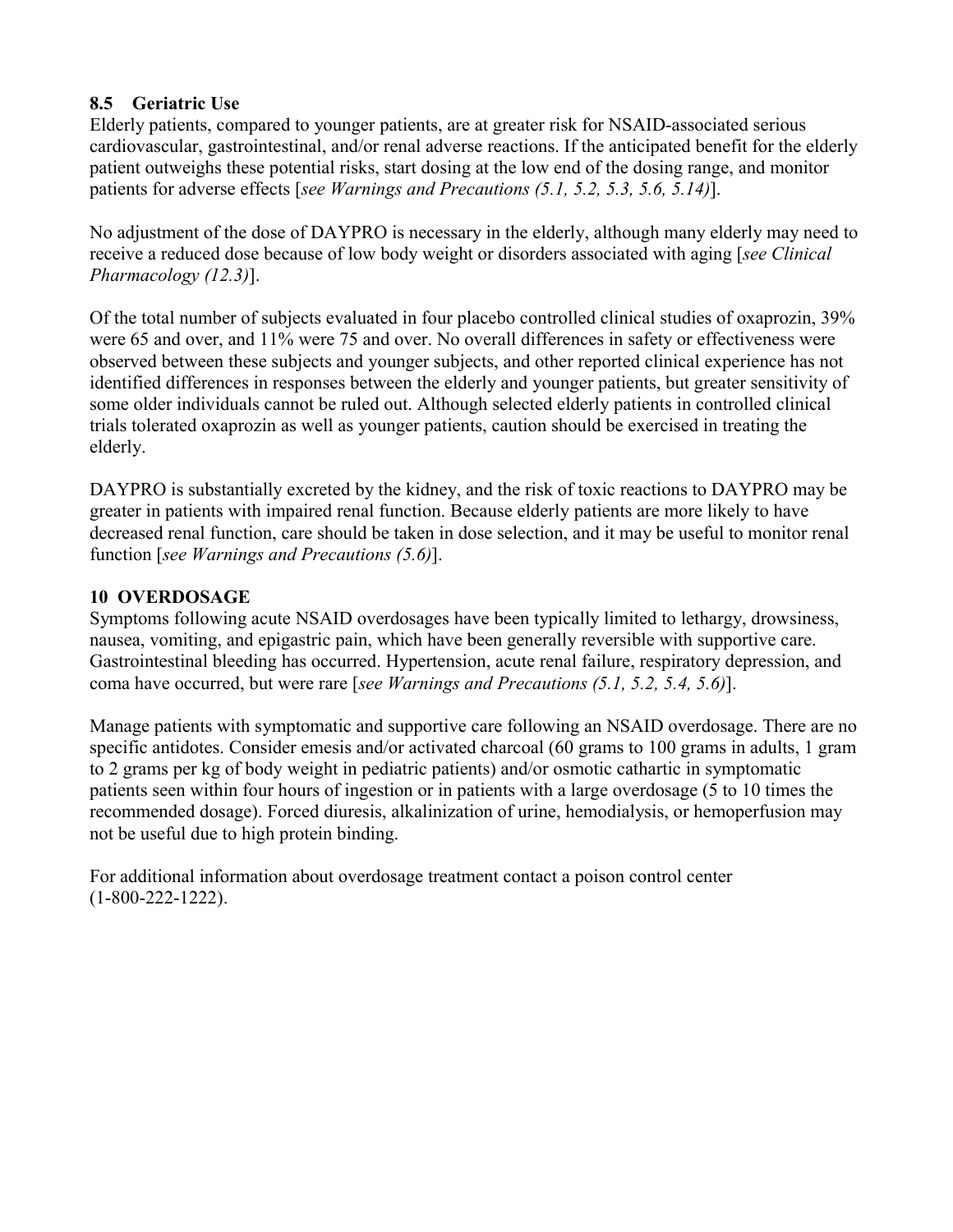# **11 DESCRIPTION**

DAYPRO (oxaprozin) caplet is a nonsteroidal anti-inflammatory drug, available as caplets of 600 mg for oral administration. The chemical name is 4,5-diphenyl-2-oxazole-propionic acid. The molecular weight is 293. Its molecular formula is  $C_{18}H_{15}NO_3$ , and it has the following chemical structure.



Oxaprozin is a white to off-white powder with a slight odor and a melting point of 162°C to 163°C. It is slightly soluble in alcohol and insoluble in water, with an octanol/water partition coefficient of 4.8 at physiologic pH  $(7.4)$ . The pK<sub>a</sub> in water is 4.3.

The inactive ingredients in DAYPRO include: microcrystalline cellulose, hypromellose, methylcellulose, magnesium stearate, polacrilin potassium, starch, polyethylene glycol and titanium dioxide. DAYPRO 600-mg caplets are white, capsule-shaped, scored, film-coated, with DAYPRO debossed on one side and 1381 on the other side.

# **12 CLINICAL PHARMACOLOGY**

# **12.1 Mechanism of Action**

Oxaprozin has analgesic, anti-inflammatory, and antipyretic properties.

The mechanism of action of DAYPRO, like that of other NSAIDs, is not completely understood but involves inhibition of cyclooxygenase (COX-1 and COX-2).

Oxaprozin is a potent inhibitor of prostaglandin synthesis in vitro. Oxaprozin concentrations reached during therapy have produced in vivo effects. Prostaglandins sensitize afferent nerves and potentiate the action of bradykinin in inducing pain in animal models. Prostaglandins are mediators of inflammation. Because oxaprozin is an inhibitor of prostaglandin synthesis, its mode of action may be due to a decrease of prostaglandins in peripheral tissues.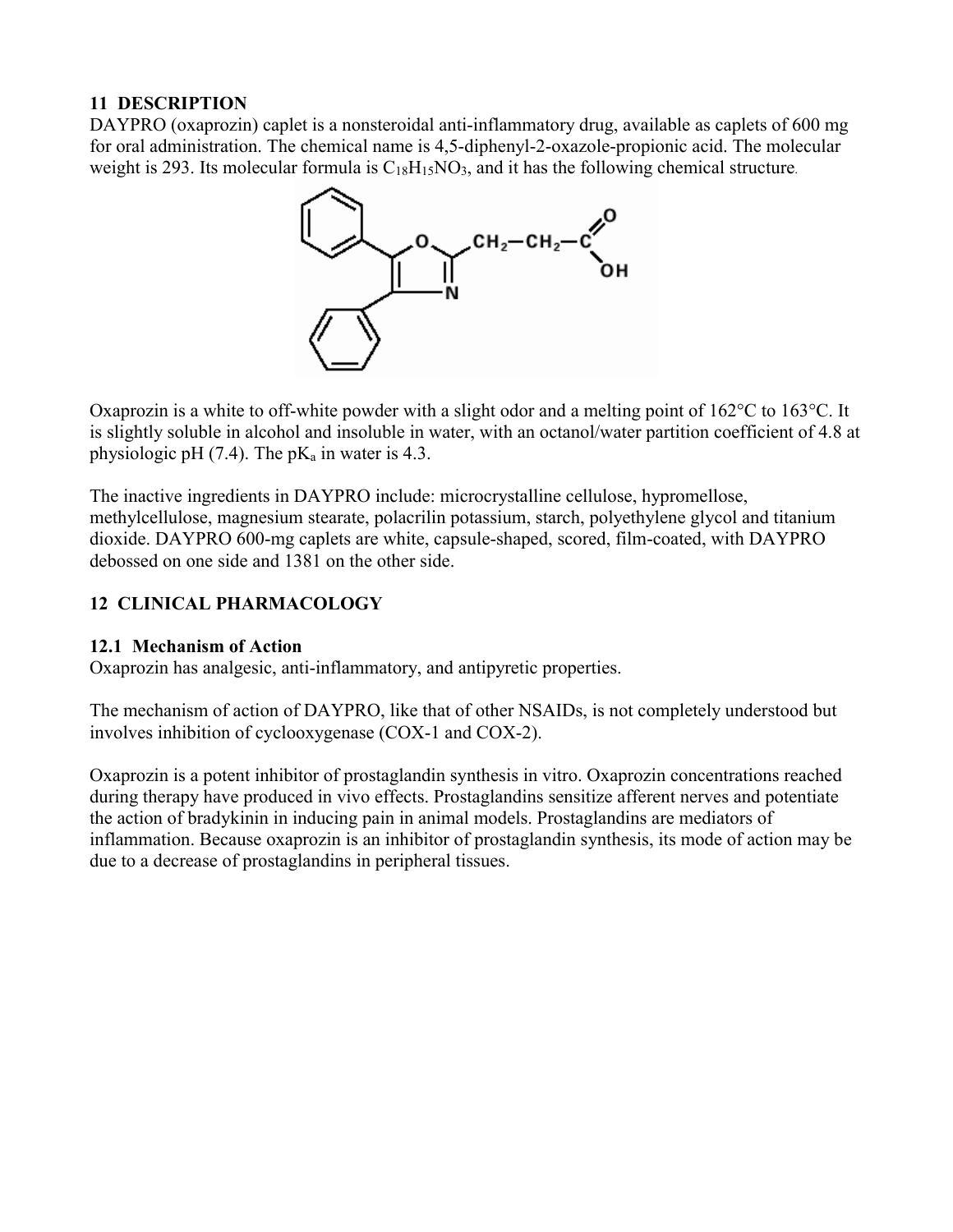# **12.3 Pharmacokinetics**

### General Pharmacokinetic Characteristics

In dose proportionality studies utilizing 600 mg, 1200 mg, and 1800 mg doses, the pharmacokinetics of oxaprozin in healthy subjects demonstrated nonlinear kinetics of both the total and unbound drug in opposite directions, i.e., dose exposure related increase in the clearance of total drug and decrease in the clearance of the unbound drug. Decreased clearance of the unbound drug was related predominantly to a decrease in the volume of distribution of the unbound drug and not an increase in the elimination half-life. This phenomenon is considered to have minimal impact on drug accumulation upon multiple dosing. The pharmacokinetic parameters of oxaprozin in healthy subjects receiving a single dose or multiple once-daily doses of 1200 mg are presented in Table 3.

|                               | Healthy Adults (19-78 years) |           |                     |           |
|-------------------------------|------------------------------|-----------|---------------------|-----------|
|                               | Total Drug                   |           | <b>Unbound Drug</b> |           |
|                               | Single                       | Multiple  | Single              | Multiple  |
|                               | $N=35$                       | $N=12$    | $N=35$              | $N=12$    |
| $T_{\text{max}}$ (hr)         | 3.09(39)                     | 2.44(40)  | 3.03(48)            | 2.33(35)  |
| Oral Clearance $(L/hr/70 kg)$ | 0.150(24)                    | 0.301(29) | 136(24)             | 102(45)   |
| Apparent Volume of            |                              |           |                     |           |
| Distribution at Steady State  | 11.7(13)                     | 16.7(14)  | 6230(28)            | 2420 (38) |
| (Vd/F; L/70 kg)               |                              |           |                     |           |
| Elimination Half-life (hr)    | 54.9 (49)                    | 41.4(27)  | 27.8(34)            | 19.5(15)  |

#### **Table 3. Oxaprozin Pharmacokinetic Parameters [Mean (%CV)] (1200 mg)**

 $T_{\text{max}}$  = time to reach the maximum plasma concentration of oxaprozin.

# Absorption

DAYPRO is 95% absorbed after oral administration. Food may reduce the rate of absorption of oxaprozin, but the extent of absorption is unchanged. Antacids do not significantly affect the extent and rate of DAYPRO absorption.

# Distribution

The apparent volume of distribution (Vd/F) of total oxaprozin is approximately 11 to 17 L/70 kg. Oxaprozin is 99% bound to plasma proteins, primarily to albumin. At therapeutic drug concentrations, the plasma protein binding of oxaprozin is saturable, resulting in a higher proportion of the free drug as the total drug concentration is increased. With increases in single doses or following multiple once-daily dosing, the apparent volume of distribution and clearance of total drug increased, while that of unbound drug decreased due to the effects of nonlinear protein binding.

Oxaprozin penetrates into synovial tissues of rheumatoid arthritis patients with oxaprozin concentrations 2-fold and 3-fold greater than in plasma and synovial fluid, respectively. Oxaprozin is expected to be excreted in human milk based on its physical-chemical properties; however, the amount of oxaprozin excreted in breast milk has not been evaluated.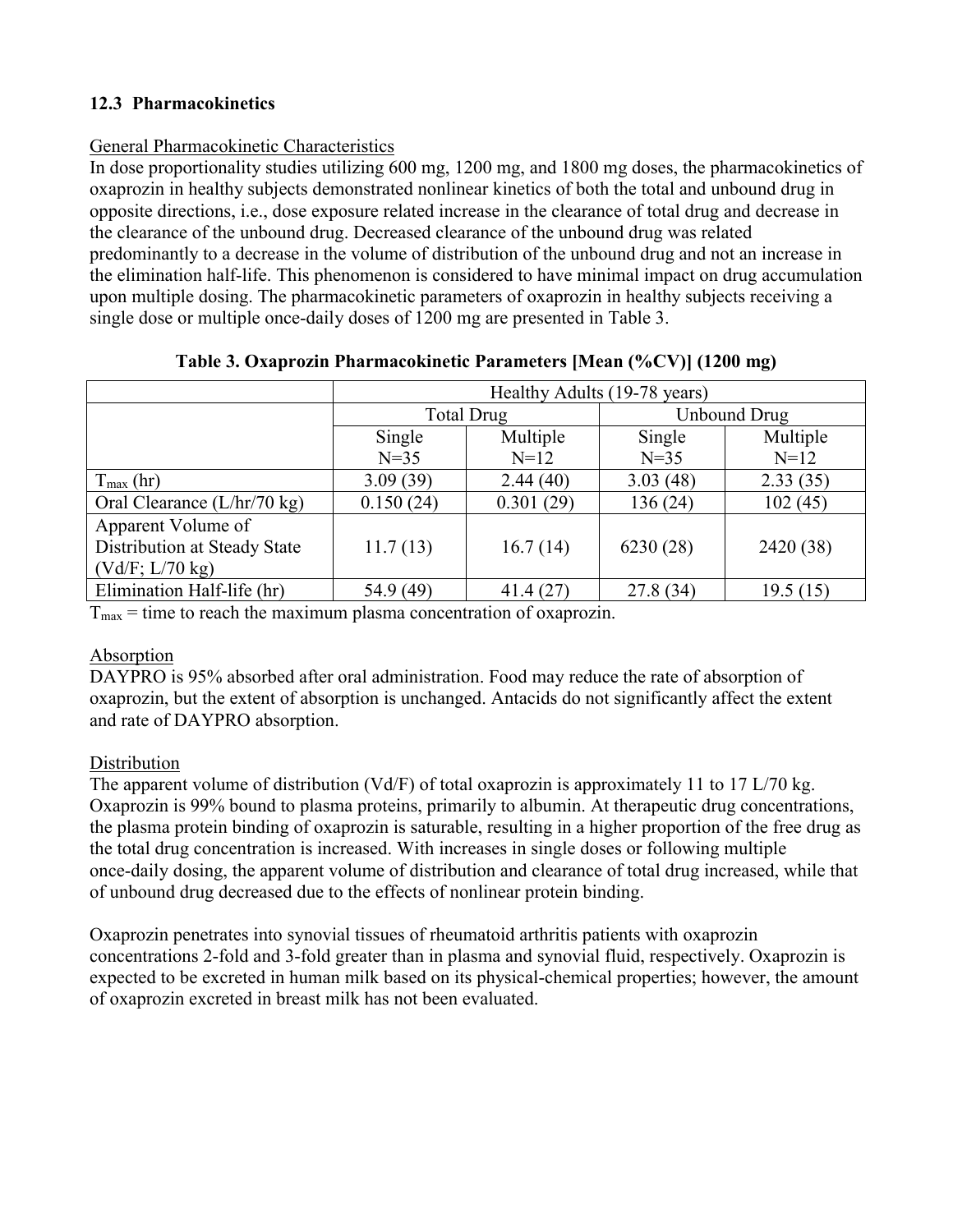# Elimination *Metabolism* Several oxaprozin metabolites have been identified in human urine or feces.

Oxaprozin is primarily metabolized in the liver, by both microsomal oxidation (65%) and glucuronic acid conjugation (35%). Ester and ether glucuronide are the major conjugated metabolites of oxaprozin. On chronic dosing, metabolites do not accumulate in the plasma of patients with normal renal function. Concentrations of the metabolites in plasma are very low.

Oxaprozin's metabolites do not have significant pharmacologic activity. The major ester and ether glucuronide conjugated metabolites have been evaluated along with oxaprozin in receptor binding studies and in vivo animal models and have demonstrated no activity. A small amount (<5%) of active phenolic metabolites are produced, but the contribution to overall activity is limited.

# *Excretion*

Approximately 5% of the oxaprozin dose is excreted unchanged in the urine. Sixty-five percent (65%) of the dose is excreted in the urine and 35% in the feces as metabolites. Biliary excretion of unchanged oxaprozin is a minor pathway, and enterohepatic recycling of oxaprozin is insignificant. Upon chronic dosing, the accumulation half-life is approximately 22 hours. The elimination half-life is approximately twice the accumulation half-life due to increased binding and decreased clearance at lower concentrations.

# Specific Populations

*Geriatric:* A multiple dose study comparing the pharmacokinetics of oxaprozin (1200 mg once daily) in 20 young (21 to 44 years) adults and 20 elderly (64 to 83 years) adults did not show any statistically significant differences between age groups.

*Pediatric:* A population pharmacokinetic study indicated no clinically important age dependent changes in the apparent clearance of unbound oxaprozin between adult rheumatoid arthritis patients (N=40) and juvenile rheumatoid arthritis (JRA) patients ( $\geq$ 6 years, N=44) when adjustments were made for differences in body weight between these patient groups. The extent of protein binding of oxaprozin at various therapeutic total plasma concentrations was also similar between the adult and pediatric patient groups. Pharmacokinetic model-based estimates of daily exposure  $(AUC_{0-24})$  to unbound oxaprozin in JRA patients relative to adult rheumatoid arthritis patients suggest dose to body weight range relationships, as shown in Table 4.

# **Table 4. Dose to Body Weight Range to Achieve Similar Steady-State Exposure (AUC0-24hr)to Unbound Oxaprozin in JRA Patients Relative to 70 kg Adult Rheumatoid Arthritis Patients Administered Oxaprozin 1200 mg Once Daily<sup>1</sup>**

| Dose $(mg)$ | Body Weight Range (kg) |
|-------------|------------------------|
| 600         | $22 - 31$              |
| 900         | $32 - 54$              |
| 1200        |                        |

<sup>1</sup>Model-based nomogram derived from unbound oxaprozin steady-state plasma concentrations in JRA patients weighing  $22.1 - 42.7$  kg or  $\geq 45.0$  kg administered oxaprozin 600 mg or 1200 mg once daily for 14 days, respectively.

*Race:* Pharmacokinetic differences due to race have not been identified.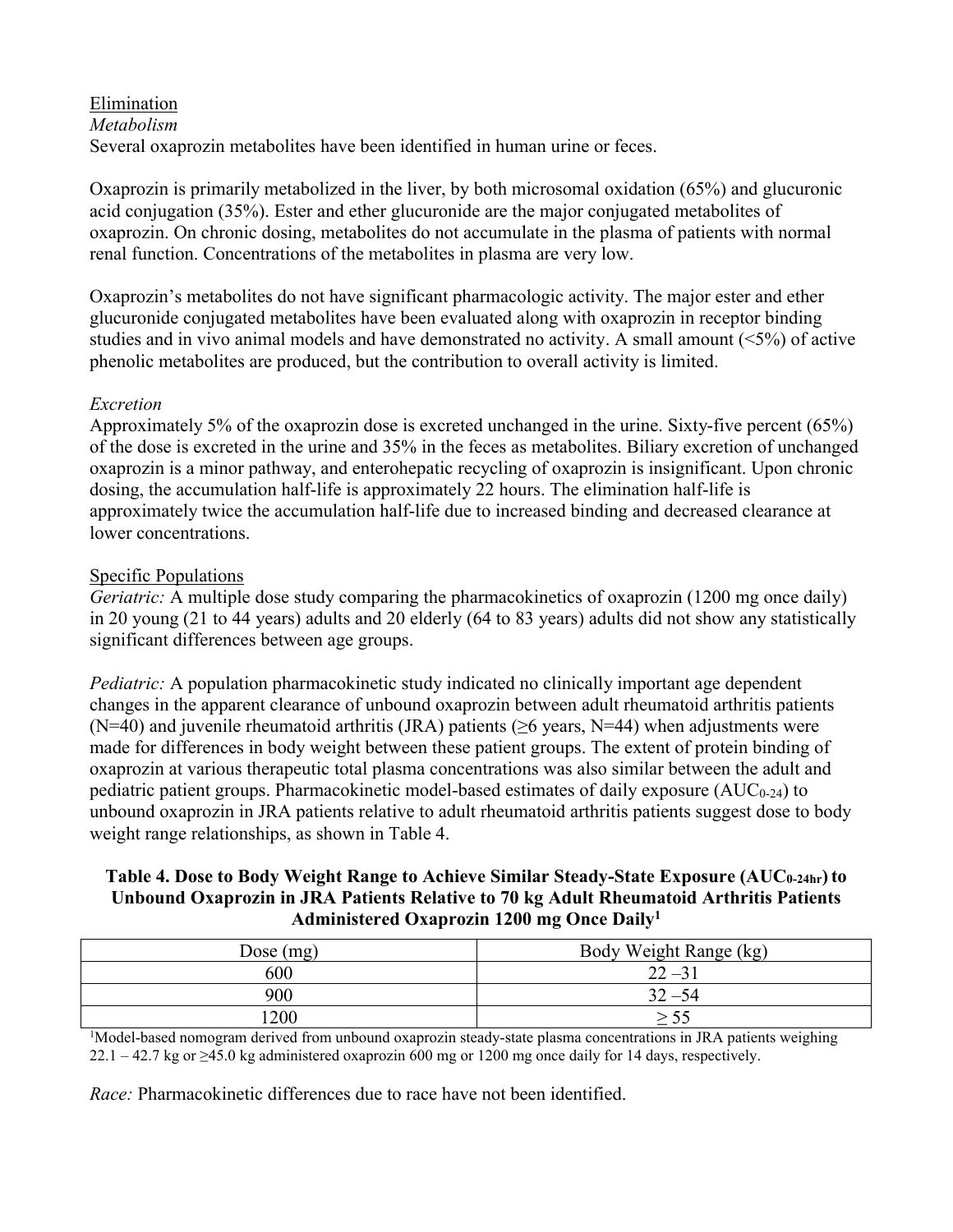*Hepatic Impairment:* Approximately 95% of oxaprozin is metabolized by the liver. However, patients with well-compensated cirrhosis do not require reduced doses of oxaprozin as compared to patients with normal hepatic function. Nevertheless, monitor patients with severe hepatic dysfunction for adverse reactions.

*Renal Impairment:* Oxaprozin's renal clearance decreased proportionally with creatinine clearance (CrCL), but since only approximately 5% of oxaprozin dose is excreted unchanged in the urine, the decrease in total body clearance becomes clinically important only in those subjects with highly decreased CrCL. Oxaprozin is not significantly removed from the blood in patients undergoing hemodialysis or continuous ambulatory peritoneal dialysis (CAPD) due to its high protein binding. Oxaprozin plasma protein binding may decrease in patients with severe renal deficiency. Dosage adjustment may be necessary in patients with renal insufficiency [*see Warnings and Precautions (5.6)*]**.**

*Cardiac Failure:* Well-compensated cardiac failure does not affect the plasma protein binding or the pharmacokinetics of oxaprozin.

#### Drug Interaction Studies

*ACE inhibitors (enalapril):* Oxaprozin has been shown to alter the pharmacokinetics of enalapril (significant decrease in dose-adjusted  $AUC_{0.24}$  and  $C_{\text{max}}$ ) and its active metabolite enalaprilat (significant increase in dose-adjusted AUC0-24) [*see Drug Interactions (7)*].

*Aspirin:* When oxaprozin was administered with aspirin, the protein binding of oxaprozin was reduced, although the clearance of free oxaprozin was not altered. The clinical significance of this interaction is not known. An in vitro study showed that oxaprozin significantly interfered with the anti-platelet activity of aspirin [*see Drug Interactions (7)*]*.*

*Beta-blockers (metoprolol):* Subjects receiving 1200 mg DAYPRO once daily with 100 mg metoprolol twice daily exhibited statistically significant but transient increases in sitting and standing blood pressures after 14 days [*see Drug Interactions (7)*].

*Glyburide:* Oxaprozin altered the pharmacokinetics of glyburide; however, coadministration of oxaprozin to type II non-insulin dependent diabetic patients did not affect the area under the glucose concentration curve nor the magnitude or duration of control [*see Drug Interactions (7)*].

*H2-receptor antagonists (cimetidine, ranitidine):* The total clearance of oxaprozin was reduced by 20% in subjects who concurrently received therapeutic doses of cimetidine or ranitidine; no other pharmacokinetic parameter was affected. A change of clearance of this magnitude lies within the range of normal variation and is unlikely to produce a clinically detectable difference in the outcome of therapy.

*Lithium:* Oxaprozin has produced an elevation in plasma lithium levels and a reduction in renal lithium clearance. The mean minimum lithium concentration increased 15%, and the renal clearance decreased by approximately 20% [*see Drug Interactions (7)*].

*Methotrexate:* Coadministration of oxaprozin with methotrexate resulted in approximately 36% reduction in apparent oral clearance of methotrexate [*see Drug Interactions (7)*].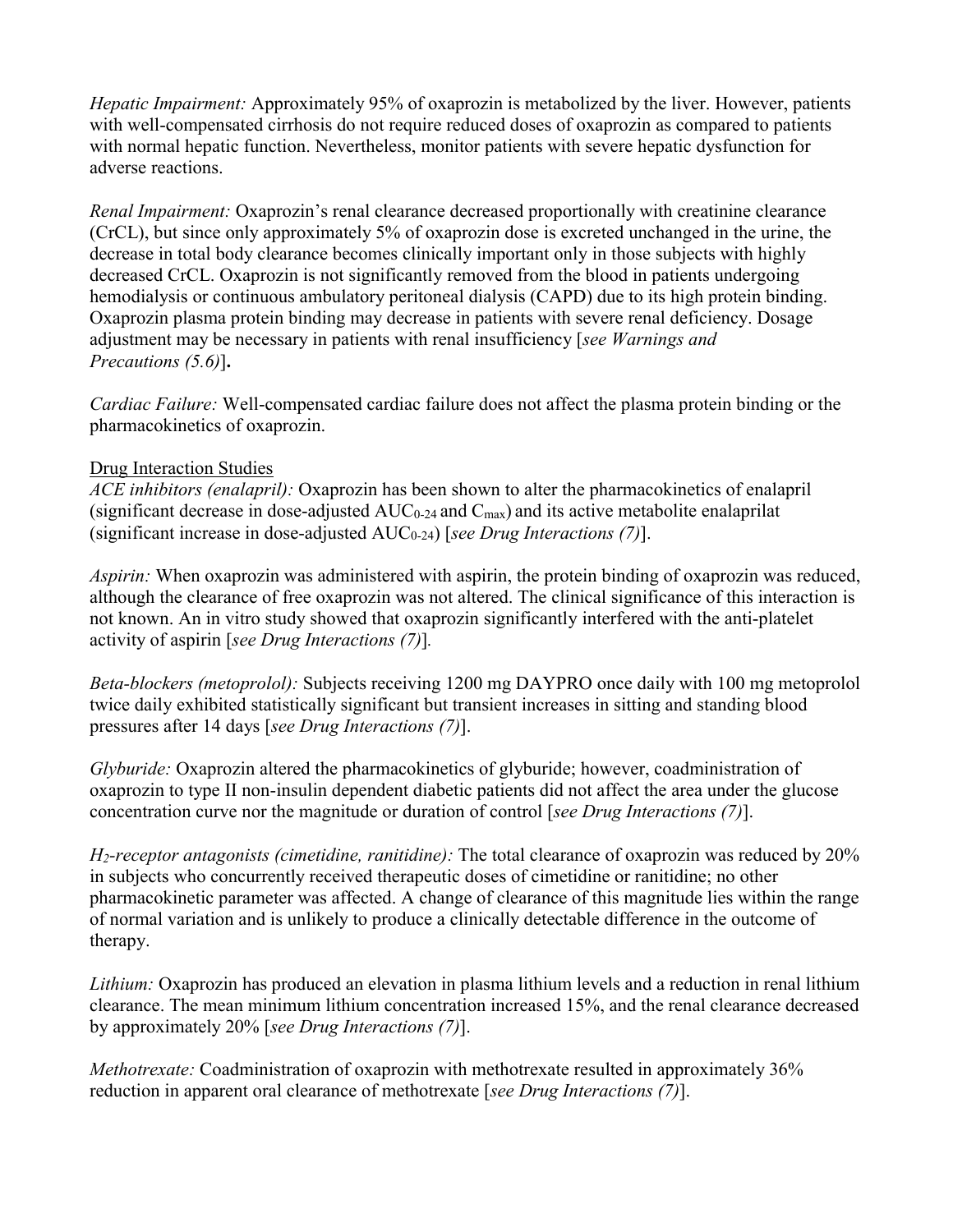*Other drugs:* The coadministration of oxaprozin and antacids, acetaminophen, or conjugated estrogens resulted in no statistically significant changes in pharmacokinetic parameters in single- and/or multiple-dose studies. The interaction of oxaprozin with cardiac glycosides has not been studied.

# **13 NONCLINICAL TOXICOLOGY**

# **13.1 Carcinogenesis, Mutagenesis, Impairment of Fertility**

### Carcinogenesis

In carcinogenicity studies in rats and mice, oxaprozin administration for 2 years was associated with the exacerbation of liver neoplasms (hepatic adenomas and carcinomas) in male CD mice, but not in female CD mice or male or female rats treated with up to 216 mg/kg via the diet (1.2-times the maximum daily human dose of 1800 mg based on body surface area). The significance of this speciesspecific finding to man is unknown.

# Mutagenesis

Oxaprozin was not genotoxic in the Ames test, forward mutation in yeast and Chinese hamster ovary (CHO) cells, DNA repair testing in CHO cells, micronucleus testing in mouse bone marrow, chromosomal aberration testing in human lymphocytes, or cell transformation testing in mouse fibroblast.

#### Impairment of Fertility

Oxaprozin administration was not associated with impairment of fertility in male and female rats at oral doses up to 200 mg/kg/day (1.1-times the maximum recommended human daily dose [MRHD] of 1800 mg based on a body surface area comparison). However, testicular degeneration was observed in beagle dogs treated with 37.5 mg/kg/day (0.7-times the MRHD based on body surface area) of oxaprozin for 42 days or 6 months, a finding not confirmed in other species. The clinical relevance of this finding is not known.

# **14 CLINICAL STUDIES**

# **14.1 Osteoarthritis**

DAYPRO was evaluated for the management of the signs and symptoms of osteoarthritis in a total of 616 patients in active controlled clinical trials against aspirin  $(N=464)$ , piroxicam  $(N=102)$ , and other NSAIDs. DAYPRO was given both in variable (600 to 1200 mg/day) and in fixed (1200 mg/day) dosing schedules in either single or divided doses. In these trials, oxaprozin was found to be comparable to 2600 to 3200 mg/day doses of aspirin or 20 mg/day doses of piroxicam. Oxaprozin was effective both in once daily and in divided dosing schedules. In controlled clinical trials several days of oxaprozin therapy were needed for the drug to reach its full effects [*see Dosage and Administration (2.5)*].

# **14.2 Rheumatoid Arthritis**

DAYPRO was evaluated for managing the signs and symptoms of rheumatoid arthritis in placebo and active controlled clinical trials in a total of 646 patients. DAYPRO was given in single or divided daily doses of 600 to 1800 mg/day and was found to be comparable to 2600 to 3900 mg/day of aspirin. At these doses there was a trend (over all trials) for oxaprozin to be more effective and cause fewer gastrointestinal side effects than aspirin.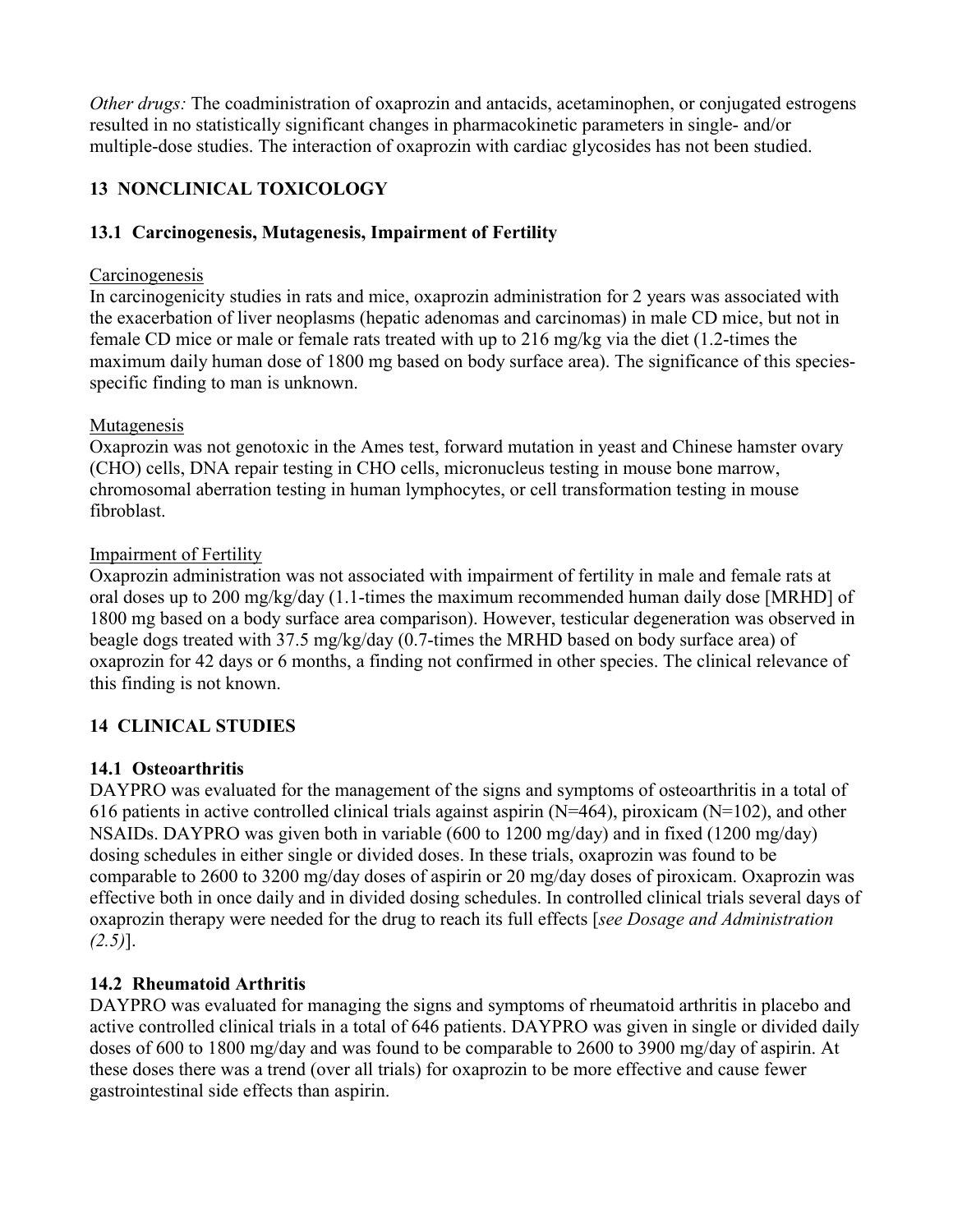DAYPRO was given as a once-a-day dose of 1200 mg in most of the clinical trials, but larger doses (up to 26 mg/kg or 1800 mg/day) were used in selected patients. In some patients, DAYPRO may be better tolerated in divided doses. Due to its long half-life, several days of DAYPRO therapy were needed for the drug to reach its full effect [*see Dosage and Administration (2.5)*].

# **16 HOW SUPPLIED/STORAGE AND HANDLING**

DAYPRO (oxaprozin) 600 mg caplets are white, capsule-shaped, scored, film-coated, with DAYPRO debossed on one side and 1381 on the other side, supplied as:

| <b>NDC</b> Number | <b>Size</b>             |
|-------------------|-------------------------|
| 0025-1381-31      | bottle of 100           |
| 0025-1381-51      | bottle of 500           |
| 0025-1381-34      | carton of 100 unit dose |

# Storage

Keep bottles tightly closed. Store at room temperature  $20^{\circ}$ C to  $25^{\circ}$ C (68°F to  $77^{\circ}$ F); excursions permitted between 15°C to 30°C (59°F to 86°F) [see USP Controlled Room Temperature]. Dispense in a tight, light-resistant container with a child-resistant closure. Protect the unit dose from light.

# **17 PATIENT COUNSELLING INFORMATION**

Advise the patient to read the FDA-approved patient labeling (Medication Guide) that accompanies each prescription dispensed. Inform patients, families, or their caregivers of the following information before initiating therapy with DAYPRO and periodically during the course of ongoing therapy.

# Cardiovascular Thrombotic Events

Advise patients to be alert for the symptoms of cardiovascular thrombotic events, including chest pain, shortness of breath, weakness, or slurring of speech, and to report any of these symptoms to their health care provider immediately [*see Warnings and Precautions (5.1)*].

# Gastrointestinal Bleeding, Ulceration, and Perforation

Advise patients to report symptoms of ulcerations and bleeding, including epigastric pain, dyspepsia, melena, and hematemesis to their health care provider. In the setting of concomitant use of low-dose aspirin for cardiac prophylaxis, inform patients of the increased risk for and the signs and symptoms of GI bleeding [*see Warnings and Precautions (5.2)*].

# **Hepatotoxicity**

Inform patients of the warning signs and symptoms of hepatotoxicity (e.g., nausea, fatigue, lethargy, pruritus, diarrhea, jaundice, right upper quadrant tenderness, and "flu-like" symptoms). If these occur, instruct patients to stop DAYPRO and seek immediate medical therapy [*see Warnings and Precautions (5.3)*].

# Heart Failure and Edema

Advise patients to be alert for the symptoms of congestive heart failure including shortness of breath, unexplained weight gain, or edema and to contact their healthcare provider if such symptoms occur [*see Warnings and Precautions (5.5)*].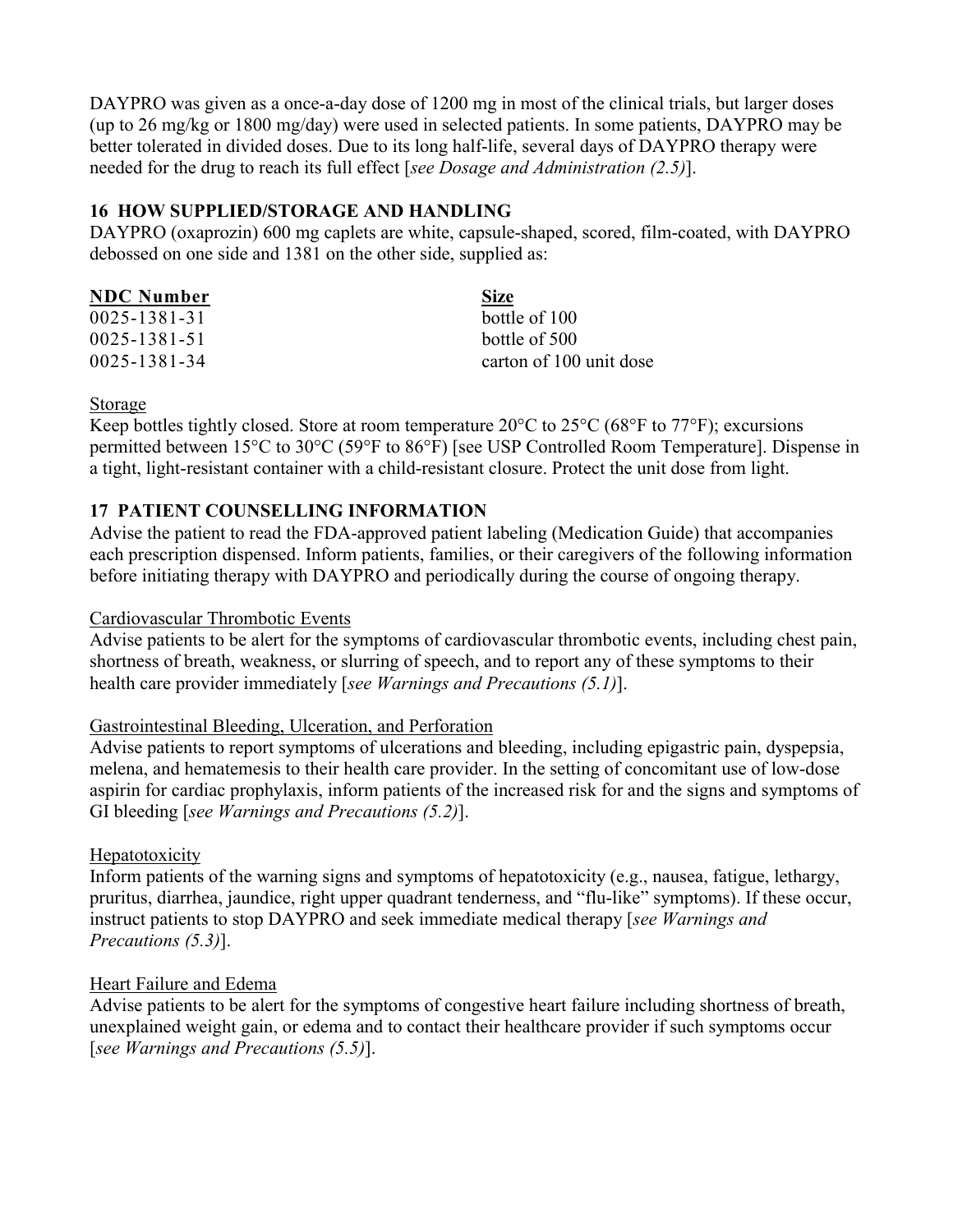# Anaphylactic Reactions

Inform patients of the signs of an anaphylactic reaction (e.g., difficulty breathing, swelling of the face or throat). Instruct patients to seek immediate emergency help if these occur [*see Contraindications (4) and Warnings and Precautions (5.7)*].

# Serious Skin Reactions, including DRESS

Advise patients to stop taking DAYPRO immediately if they develop any type of rash or fever and to contact their healthcare provider as soon as possible [*see Warnings and Precautions (5.9, 5.10)*].

# Female Fertility

Advise females of reproductive potential who desire pregnancy that NSAIDs, including DAYPRO, may be associated with a reversible delay in ovulation [*see Use in Specific Populations (8.3)*].

# Fetal Toxicity

Inform pregnant women to avoid use of DAYPRO and other NSAIDs starting at 30 weeks gestation because of the risk of the premature closing of the fetal ductus arteriosus. If treatment with DAYPRO is needed for a pregnant woman between about 20 to 30 weeks gestation, advise her that she may need to be monitored for oligohydramnios, if treatment continues for longer than 48 hours [*see Warnings and Precautions (5.11) and Use in Specific Populations (8.1)*].

# Avoid Concomitant Use of NSAIDs

Inform patients that the concomitant use of DAYPRO with other NSAIDs or salicylates (e.g., diflunisal, salsalate) is not recommended due to the increased risk of gastrointestinal toxicity, and little or no increase in efficacy [*see Warnings and Precautions (5.2) and Drug Interactions (7)*]. Alert patients that NSAIDs may be present in "over the counter" medications for treatment of colds, fever, or insomnia.

# Use of NSAIDS and Low-Dose Aspirin

Inform patients not to use low-dose aspirin concomitantly with DAYPRO until they talk to their healthcare provider [*see Drug Interactions (7)*].

This product's labeling may have been updated. For the most recent prescribing information, please visit [www.pfizer.com.](http://www.pfizer.com/)

Distributed by



LAB-0189-13.0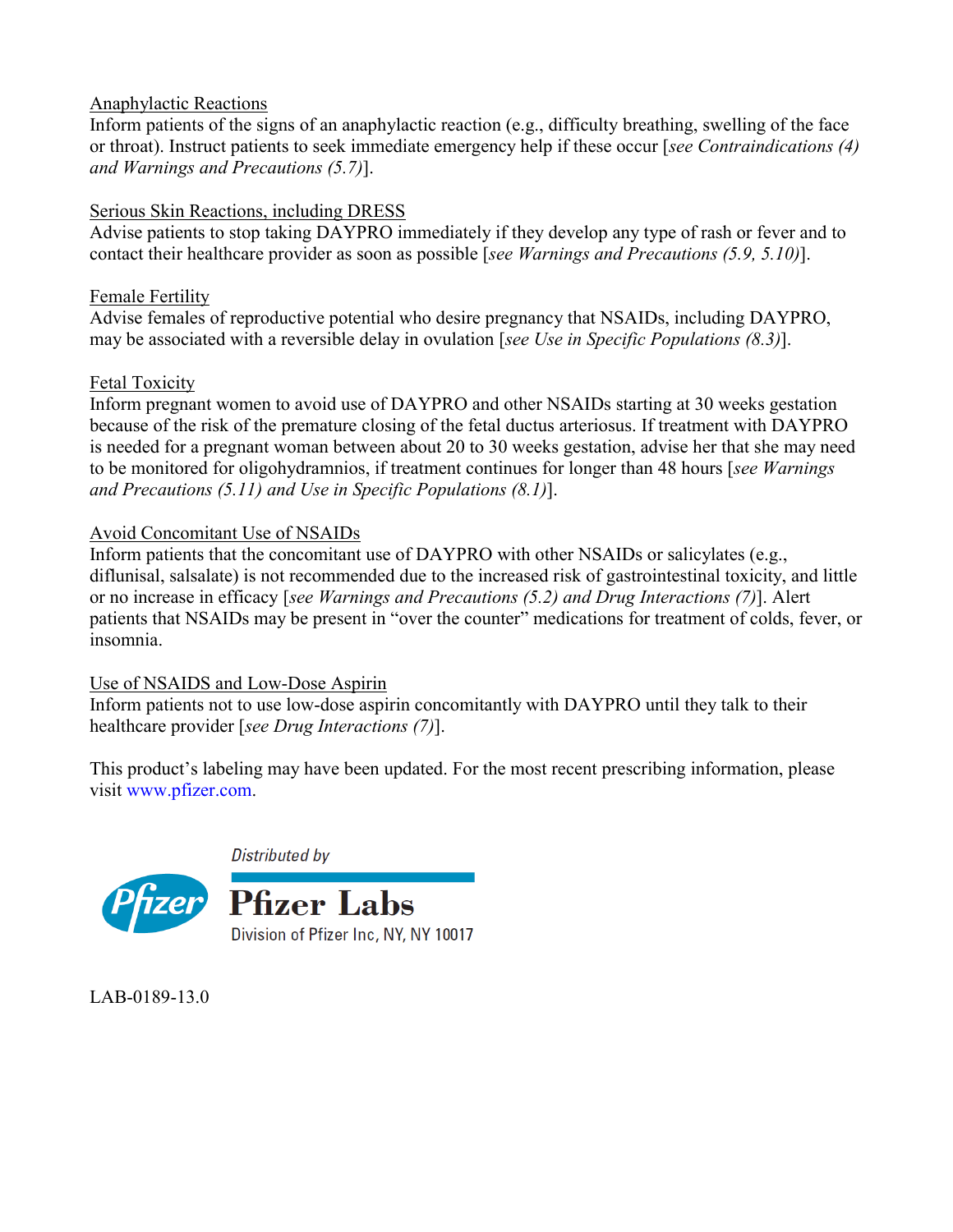#### **Medication Guide for Nonsteroidal Anti-inflammatory Drugs (NSAIDs)**

**What is the most important information I should know about medicines called Nonsteroidal Antiinflammatory Drugs (NSAIDs)?**

**NSAIDs can cause serious side effects, including:**

- **Increased risk of a heart attack or stroke that can lead to death**. This risk may happen early in treatment and may increase:
	- o with increasing doses of NSAIDs
	- o with longer use of NSAIDs

**Do not take NSAIDs right before or after a heart surgery called a "coronary artery bypass graft (CABG)".**

**Avoid taking NSAIDs after a recent heart attack, unless your healthcare provider tells you to. You may have an increased risk of another heart attack if you take NSAIDs after a recent heart attack.** 

- **Increased risk of bleeding, ulcers, and tears (perforation) of the esophagus (tube leading from the mouth to the stomach), stomach and intestines:**
	- $\circ$  anytime during use
	- o without warning symptoms
	- o that may cause death
- **The risk of getting an ulcer or bleeding increases with:**
	- $\circ$  past history of stomach ulcers, or stomach or intestinal bleeding with use of NSAIDs
	- o taking medicines called "corticosteroids", "antiplatelet drugs", "anticoagulants", "SSRIs", "SNRIs"
	- o increasing doses of NSAIDs
	- o longer use of NSAIDs
	- o smoking
	- o drinking alcohol
- o older age o poor health
- o advanced liver disease
- o bleeding problems

- **NSAIDs should only be used:**
	- o exactly as prescribed
	- $\circ$  at the lowest dose possible for your treatment
	- $\circ$  for the shortest time needed

#### **What are NSAIDs?**

NSAIDs are used to treat pain and redness, swelling, and heat (inflammation) from medical conditions such as different types of arthritis, menstrual cramps, and other types of short-term pain.

#### **Who should not take NSAIDs?**

#### **Do not take NSAIDs:**

- if you have had an asthma attack, hives, or other allergic reaction with aspirin or any other NSAIDs.
- right before or after heart bypass surgery.

#### **Before taking NSAIDS, tell your healthcare provider about all of your medical conditions, including if you:**

- have liver or kidney problems
- have high blood pressure
- have asthma
- are pregnant or plan to become pregnant. Taking NSAIDs at about 20 weeks of pregnancy or later may harm your unborn baby. If you need to take NSAIDs for more than 2 days when you are between 20 and 30 weeks of pregnancy, your healthcare provider may need to monitor the amount of fluid in your womb around your baby. **You should not take NSAIDs after about 30 weeks of pregnancy.**
- are breastfeeding or plan to breast feed.

**Tell your healthcare provider about all of the medicines you take, including prescription or over-thecounter medicines, vitamins or herbal supplements.** NSAIDs and some other medicines can interact with each other and cause serious side effects. **Do not start taking any new medicine without talking to your**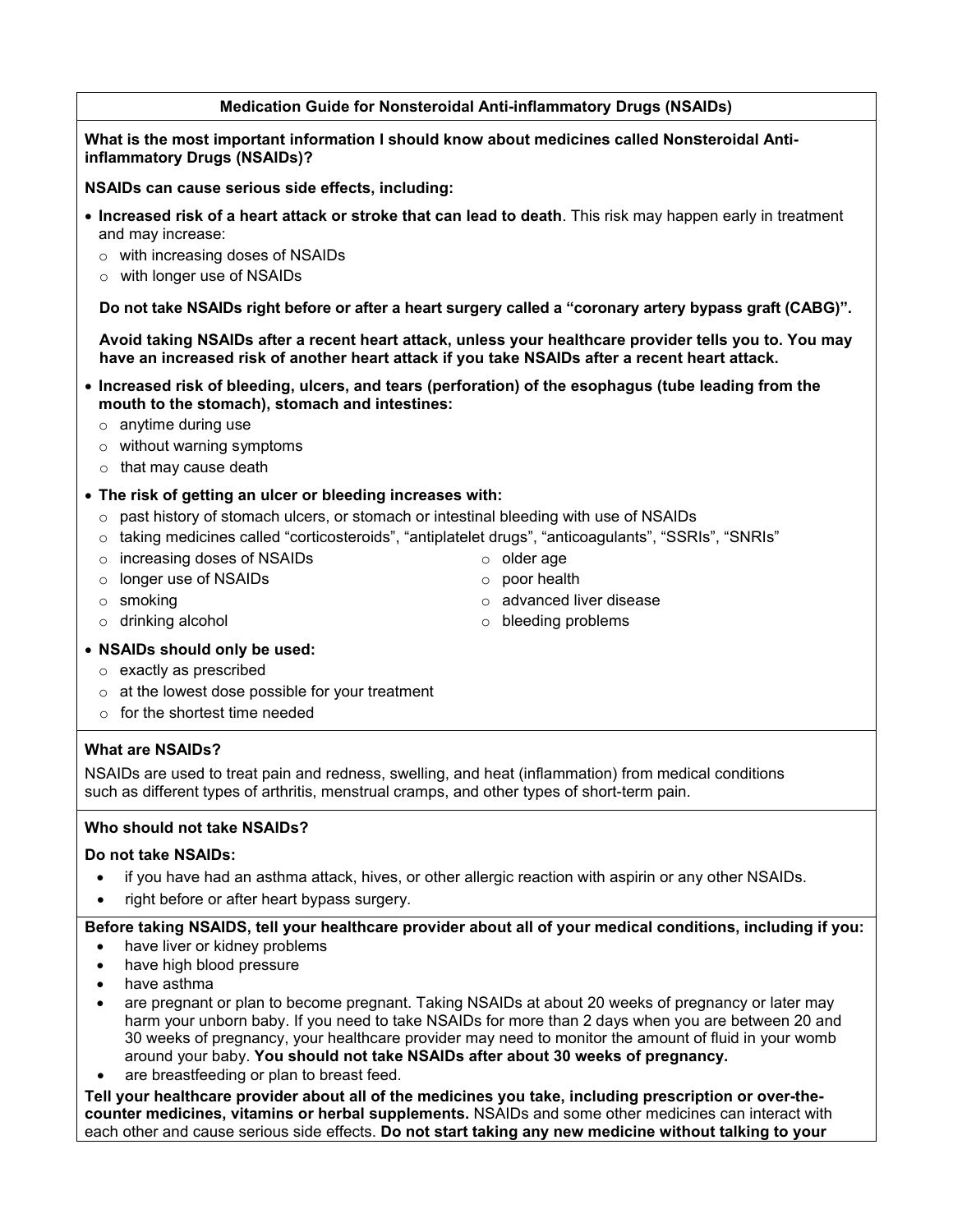#### **healthcare provider first.**

#### **What are the possible side effects of NSAIDs?**

#### **NSAIDs can cause serious side effects, including:**

#### **See "What is the most important information I should know about medicines called Nonsteroidal Antiinflammatory Drugs (NSAIDs)?"**

- new or worse high blood pressure
- heart failure
- stroke
- liver problems including liver failure
- kidney problems including kidney failure
- low red blood cells (anemia)
- life-threatening skin reactions
- life-threatening allergic reactions
- asthma attacks in people who have asthma
- bleeding and ulcers in the stomach and intestine
- **Other side effects of NSAIDs include:** stomach pain, constipation, diarrhea, gas, heartburn, nausea, vomiting, and dizziness.

#### **Get emergency help right away if you get any of the following symptoms:**

- shortness of breath or trouble breathing
- chest pain
- weakness in one part or side of your body
- 

vomit blood

slurred speech

#### **Stop taking your NSAID and call your healthcare provider right away if you get any of the following symptoms:**

- nausea
- more tired or weaker than usual
- diarrhea
- itching
- your skin or eyes look yellow
- indigestion or stomach pain
- it is black and sticky like tar unusual weight gain
- skin rash or blisters with fever

swelling of the face or throat

 swelling of the arms, legs, hands and feet

there is blood in your bowel movement or

#### flu-like symptoms

#### **If you take too much of your NSAID, call your healthcare provider or get medical help right away.**

These are not all the possible side effects of NSAIDs. For more information, ask your healthcare provider or pharmacist about NSAIDs.

Call your doctor for medical advice about side effects. You may report side effects to FDA at 1-800-FDA-1088.

#### **Other information about NSAIDs**

- Aspirin is an NSAID but it does not increase the chance of a heart attack. Aspirin can cause bleeding in the brain, stomach, and intestines. Aspirin can also cause ulcers in the stomach and intestines.
- Some NSAIDs are sold in lower doses without a prescription (over-the-counter). Talk to your healthcare provider before using over-the-counter NSAIDs for more than 10 days.